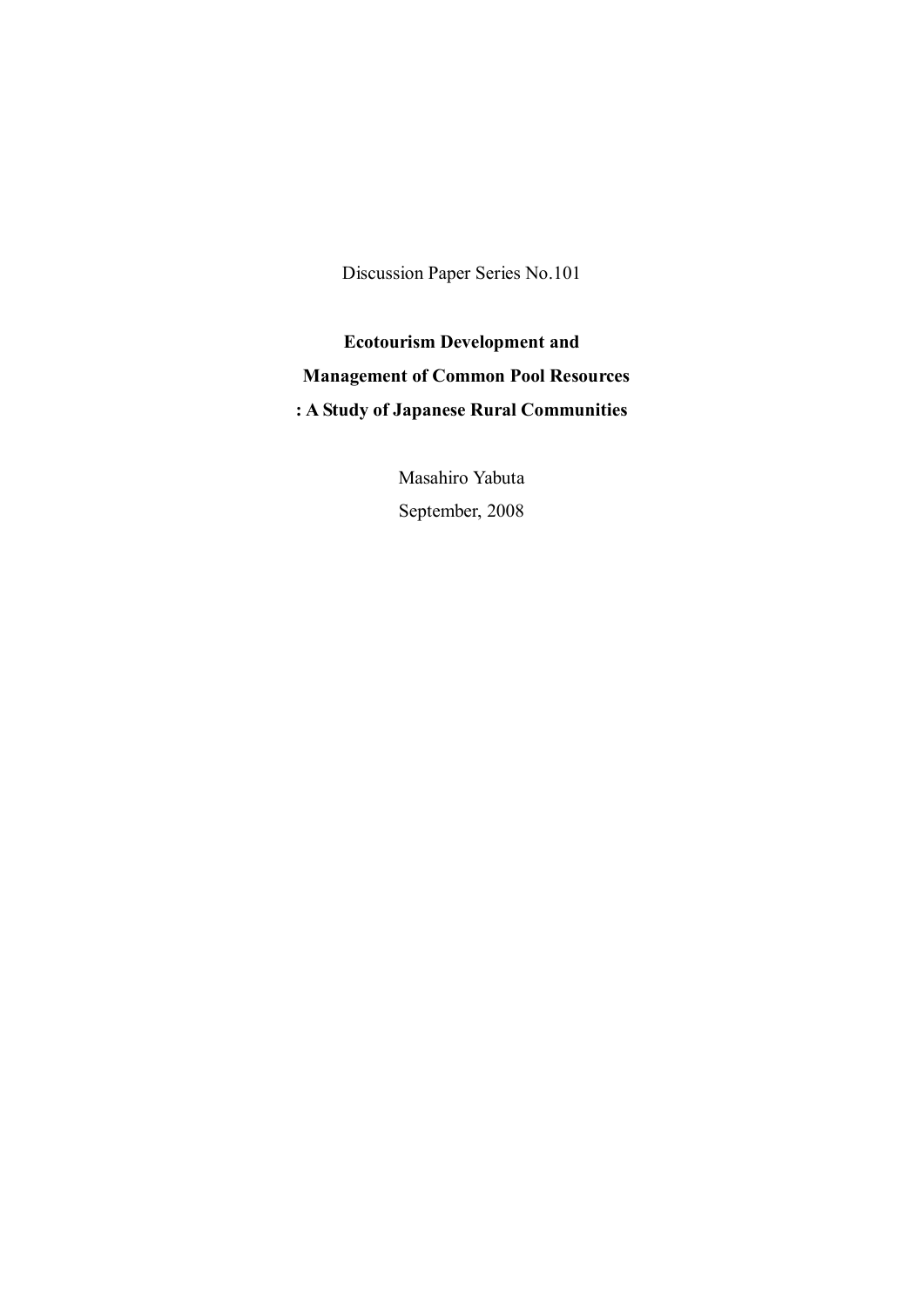# Ecotourism Development and Management of Common Pool Resources : A Study of Japanese Rural Communities

By Masahiro Yabuta\*

\* Faculty of Economics, Chuo University, yabuta@tamacc.chuo-u.ac.jp

# **Abstract**

 This paper is about the relationship between the development of eco-industries such as ecotourism and the community. From the theoretical perspective, we shall introduce the (Common Pool Resources) CPRs approach that enables us to treat regional resources such as the natural environment and cultural heritage as the common. Because of the properties of low-excludability and high-rivalness of CPRs, the community must manage the use of CPRs adequately. From an historical perspective, such CPRs have been managed in the rural community for a long time as indispensable resources, primarily for agriculture, forestry and fishery. It is proven by the model analysis that the management of CPRs is highly related to the cooperative behaviour of the community and to sustainable development through CPR-related industries such as tourism. Moreover, empirical research on factors that determine the management system of CPRs in Japanese rural areas will be discussed. By using the data of the 2005 Census of Agriculture and Forestry in Japan, cooperative behaviour in the community related to land use or traditional cultural events, and the structure of community-based participation, will be investigated. The plan of the paper is as follows. Section 2 explains the common pool approach of the management of CPRs for eco-industry, including ecotourism as a typical example, and mentions related studies from the theoretical as well as empirical perspectives. Section 3 develops a theoretical model to show the close relationship between the management of CPRs and eco-industry development. In section 4, the procedure for performing an empirical study of Japanese rural communities is explained; and in section 5, the major findings of the model estimates are shown. And finally, section 6 outlines the main findings and conclusions.

**Key Words:** Ecotourism, CPRs approach, Cooperative behavior, Community-based participation,

Sustainable management

#### **JEL Classification:** R11, Q56

**Acknowledgement:** I gratefully acknowledge the financial support of Grant-in-Aid for Scientific Research(C), 2006-2009 by Ministry of Education, Culture, Sports, Science and Technology of Japan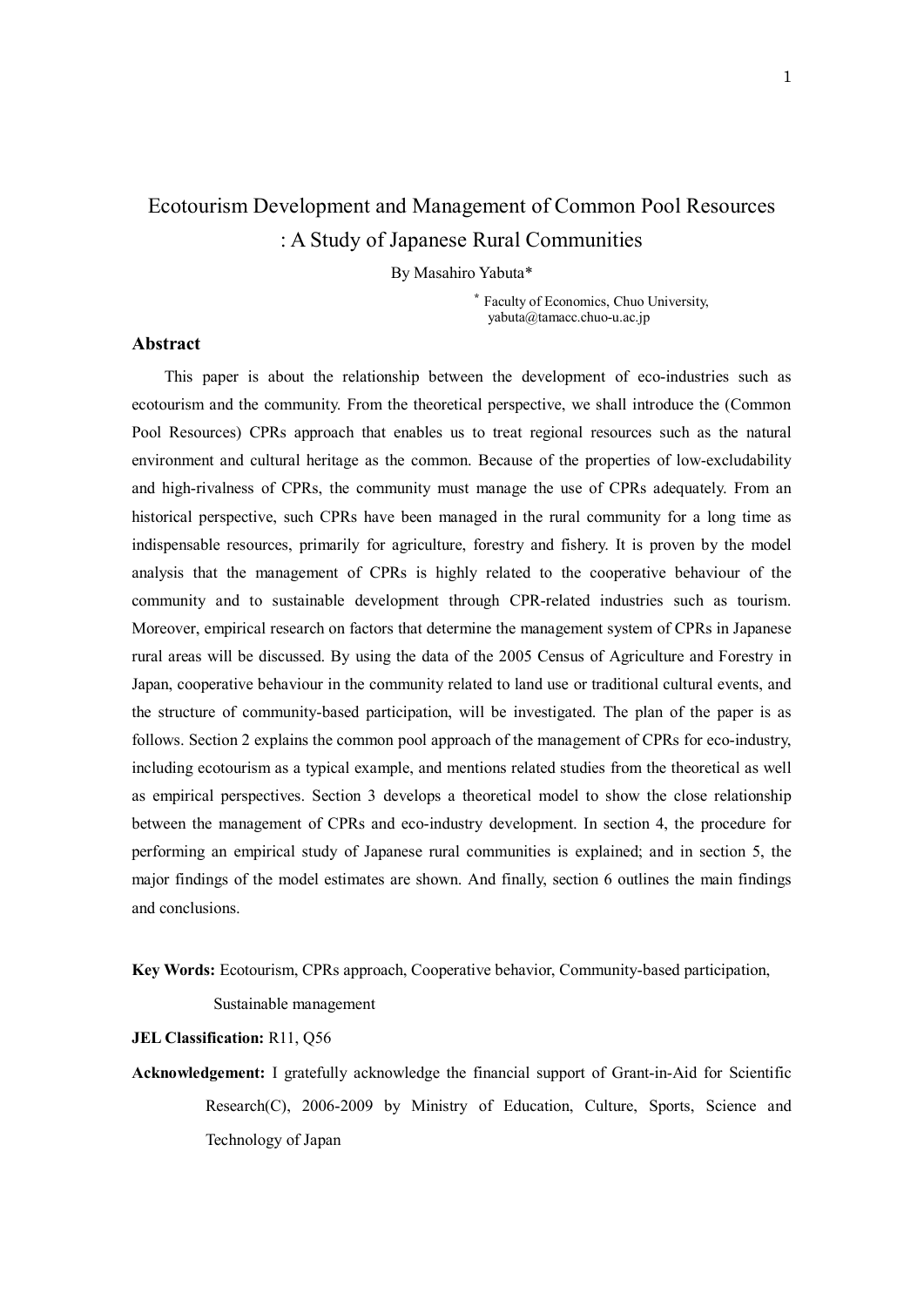# **1. Introduction**

 The tourism industry, as a typical regional eco-industry, should regard resources like the natural environment and cultural heritage as inherent factors determining the attractiveness of the tourism site. In this regard, tourism is very similar to agriculture, forestry, fishery and related industries that also need to preserve the environment adequately. Not only famous tourism sites in Japan like Kyoto and Yakushima, but less famous sites with beautiful landscapes in rural areas, also have sufficient tourism resources, replete with a historical and cultural heritage and an ecosystem. Hence, it is necessary for the stakeholders in these regions, such as residents, farmers, firms and public services, to manage these resources properly. They need to invest in a part of resource depreciation, to control the level of resource use and to incorporate economic incentives to enforce regulations. From the historical viewpoint, it is apparent that such control or management of regional resources has been thought of primarily in connection with primary industries like agriculture, forestry and fishery. These nature-based industries have developed with religious beliefs and have produced a strong cultural heritage and region-specific festivals. Accordingly, we are now in their debt.

In particular, it should be noted that regional resources like the natural environment and cultural heritage have a specific character with low excludability and high rivalry. Because everybody in the community can use these resources, they may also overuse them, leading to their over-exploitation. Resources with low excludability and high rivalry are called (Common Pool Resources) CPRs. Therefore it is very natural to conclude that CPR-related development in the region for the long term should be promoted through the proper management of CPRs. The development of primary industry or the tourism sector in the region cannot be sustainable without proper management of CPRs.

The main purpose of this paper is to prove the existence of a close relationship between regional development and the management of CPRs primarily from an eco-industry perspective. It is our hypothesis that the more cooperative the behaviour in a community, the better the regional socio-economic situation will be both from an economic and environmental perspective. It is also our task to provide empirical research regarding factors that determine the system and the situation of the management of CPRs in Japanese rural areas. The composition of the paper is as follows. Section 2 explains the common pool approach to the management of CPRs and mentions related studies from the theoretical as well as empirical perspectives. Section 3 develops a theoretical model to show the close relationship between the management of CPRs and eco-industry development.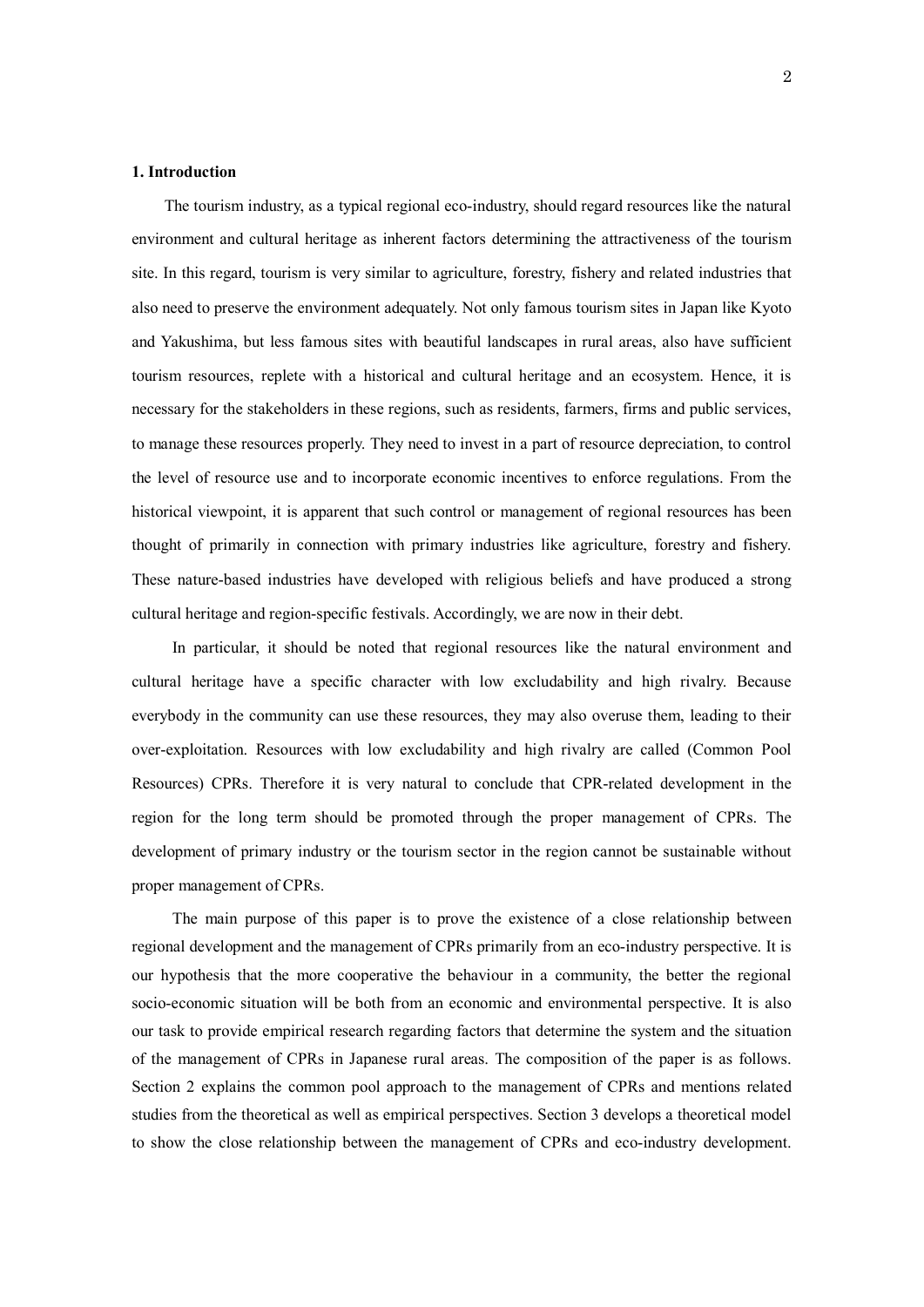Section 4 gives an overview of the present situation of Japanese rural areas and communities. In section 5, we explain procedures for how to conduct an empirical study of Japanese rural communities. In addition, their cooperative structure is explained and the major findings of the model estimates are shown. And finally, section 6 outlines the main findings and conclusions.

# **2. Common Pool Approach and Eco-industry**

### **2.1 Development of Ecotourism Policy in Japan**

As we have already mentioned, there must be a co-development relationship between the preservation of CPRs as regional resources and the growth of the eco-industry. Hereafter, we shall focus our research on ecotourism development as a typical eco-industry and the management of CPRs for ecotourism development in the region.

Recently sustainable tourism, or ecotourism, has become very popular. It means sustainable development of the rural areas. The tourism sector is important in leading the regional economy towards high economic growth. As far as Japan is concerned, for example, due to the huge divergence between inbound and outbound tourism, policies have focused on increasing inbound tourism to 10 million per year. In Japan, as in other countries, with the conversion of the industrial structure the migration from rural villages to cities has caused economic and social decline in rural areas. Hence it is obvious that the goal of tourism policy is both to increase the number of visitors and their spending and to redistribute income from cities to rural villages. However, it should be noted that in the late 1980s, the Japanese government had already enforced the same policies in order to promote regional tourism development. The Resort Law was established in 1987, when the bubble economy had just begun, and huge investment was poured into the region to build hardcore tourism facilities like golf courses and leisure conventions.

These resort development plans, however, have totally misled the socio-economy with regard to sustainable development. This is partly because the bubble economy collapsed at the beginning of the 1990s and most of these plans have failed due to insufficient funding, but mainly because the tourism-oriented development plans have been centrally planned irrespective of the each region's particularity. There is only one policy package of tourism development for various regions in Japan. It is also true that there were a few regions, like Yufuin or Ajimu in Oita prefecture, where local social planners advocated typical procedures to develop the local socio-economy with tourism. These are now exemplary regions of ecotourism using sustainable socio-economic development.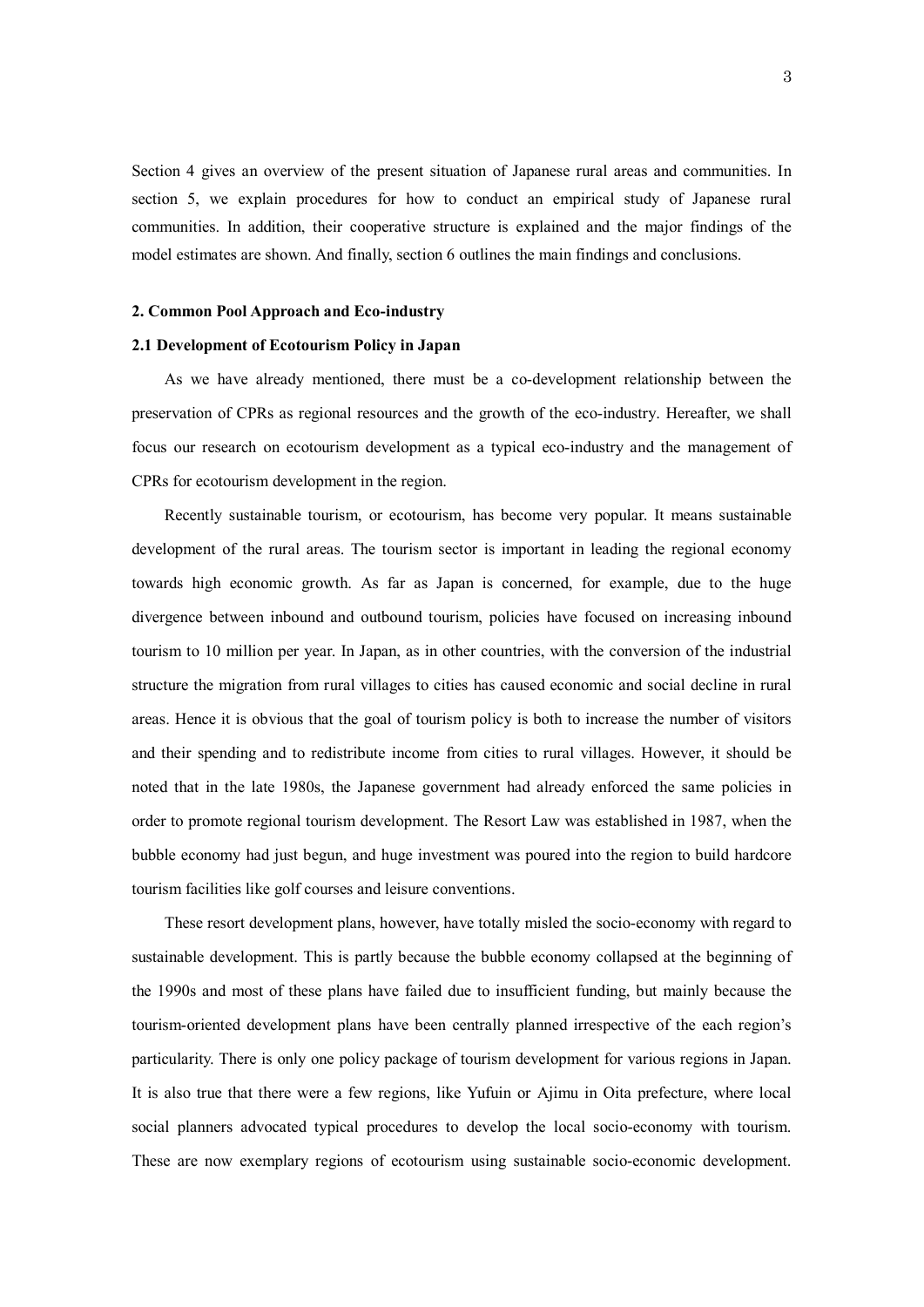Their common features are financing by local banks, planning by local people, and concern for improving the welfare of residents, in addition to strong leadership in the management of CPRs. All of them have led to a kind of self-enforcing process of tourism development that is less influenced by the resort development plans mentioned above.

We don't think that centrally planned or government-led tourism policies necessarily led to poor development for the local areas. However, it can be easily shown that locally decentralized plans for tourism-oriented development like those in Yufuin or Ajimu should be of, by and for the people living in the community. Accordingly, since the CPRs are unexpendable resources vital to tourism development, the management of CPRs in the community must be given priority in order to keep socio-economic development sustainable. In this regard, it should also be noted that the Japanese government seems to be changing its policy slightly towards ecotourism. In fact, the Green Tourism Law was established in 1994 by the Ministry of Agriculture, Forestry and Fisheries in order to promote self-motivated tourism plans in the rural towns and villages. After the world-wide movement towards ecotourism development led by United Nations, and the International Year of Ecotourism in 2002, the Ecotourism Promotion Law was passed in 2008. This is the first law in Japan to give a clear role to ecotourism in preserving natural and cultural resources and to the crucial concerns of the community with regard to tourism development. Although it has just begun, there are some specific steps to the process that should be followed: First, a community council consisting of many stakeholders, such as promoters, non profit organizations (NPOs), professionals, landlords as well as local governments must be established. Second, the community council makes the ecotourism plans and is able to place restrictions on development activities to preserve the natural environment. As far as Japan is concerned, ecotourism seems to be desirable means of promoting tourism development along with environmental preservation and harmonious socio-economic progress<sup>1</sup>.

# **2.2 Common Pool Approach and Ecotourism**

 $\overline{a}$ 

The implication of tourism policy development for ecotourism is very clear. As shown in the core of the Ecotourism Promotion Law, it is the local people or the community that should plan and

<sup>&</sup>lt;sup>1</sup> Sustainability, environmental preservation or regional developments are the key concepts for analyzing tourism development. See, for example, Tisdell and Wen (1997), Li (2004), Lim and Mcaleer (2005) and Tsaur, Lin and Lin (2006).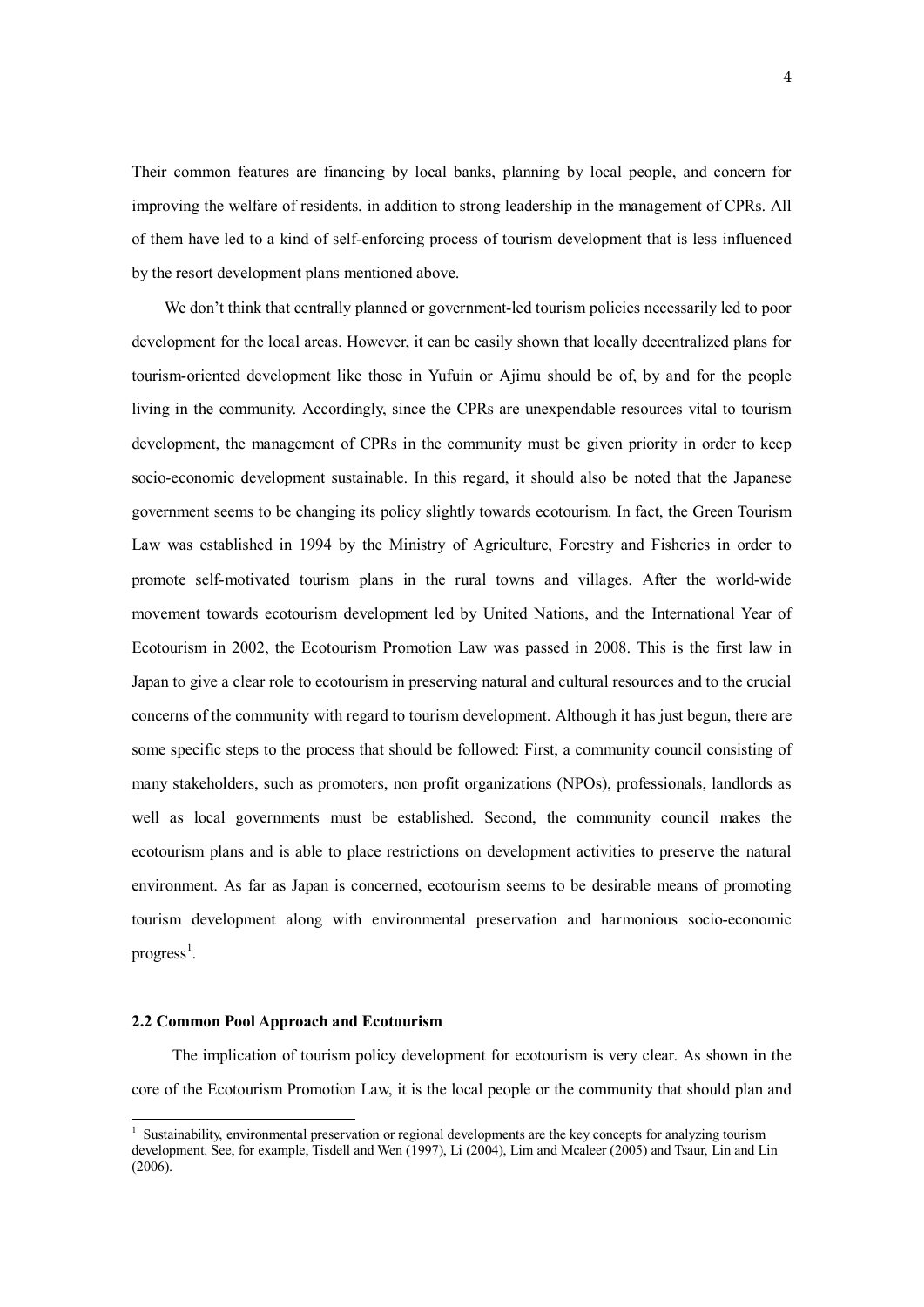promote the management of tourism resources. Hence it is very natural to introduce the Common Pool Approach to the management of tourism resources (CPRs approach, in short) as a major means to ecotourism development. Ostrom (1990) and Ostrom et al. (1994) have given the foundation of CPRs approach. In the late 1990s, the close relationship between CPRs management and ecotourism development was investigated by Steins & Edwards (1999), Bosselman, Peterson & McCarthy (1999) and Briassoulis (2002), who have emphasized the need for a CPRs approach to promoting ecotourism.

The basic idea of the CPRs approach is that regional development can be attained by using CPRs like the natural environment and local cultural landmarks, which are typically characterized by their non-excludability and rivalry. For example, everybody in a region can approach and use the beautiful forest (non-excludability), but one person's use of it may be interrupted by another's (rivalry). People also tend to overexploit CPRs so as to lead to inefficient outcomes. This phenomenon is called 'the externality of CPRs' because someone's welfare can be negatively affected by another's use of CPRs. It has been shown that to tackle this issue, the following measures should be enforced: The first is to employ an adequate system of incentives, including user charge or subsidies, and the second is to introduce management systems. It should be noted that neither system can function well without suitable management of CPRs supported by people's participation and the cooperation of the community. Accordingly, in order to avoid the externality of CPRs and to promote the development of tourism in the region, it is necessary for the community to build a system for proper management of CPRs and to make adequate plans toward sustainable tourism development<sup>2</sup>. Establishing the boundary rules or the allocation rules of use of CPRs will lead to their sustainable use. As far as the boundary rule is concerned, for example, people should restrict the area which the stakeholders are allowed to access.

 As mentioned above, the CPRs approach emphasizes the community's involvement, or community-based management of CPRs. However, because of the depopulation or decline of the rural socio-economy, it is becoming more difficult for the community to exercise proper

<sup>&</sup>lt;sup>2</sup> Budowski (1976) has analyzed a contradictory relationship between tourism development and environmental preservation and has proven that there are three stages of the relationship, namely conflict, co-existence and symbiosis. More recently, Johanson and Diamanntis (2004), for example, have introduced some successful cases in Thailand and Kenya, where tourism has developed with cooperative behavior and eco-management. Fennel (2003) has good examples of this. Though they have never taken a CPRs approach, it should be noted that they have all mentioned the important role of community cooperation in tourism development.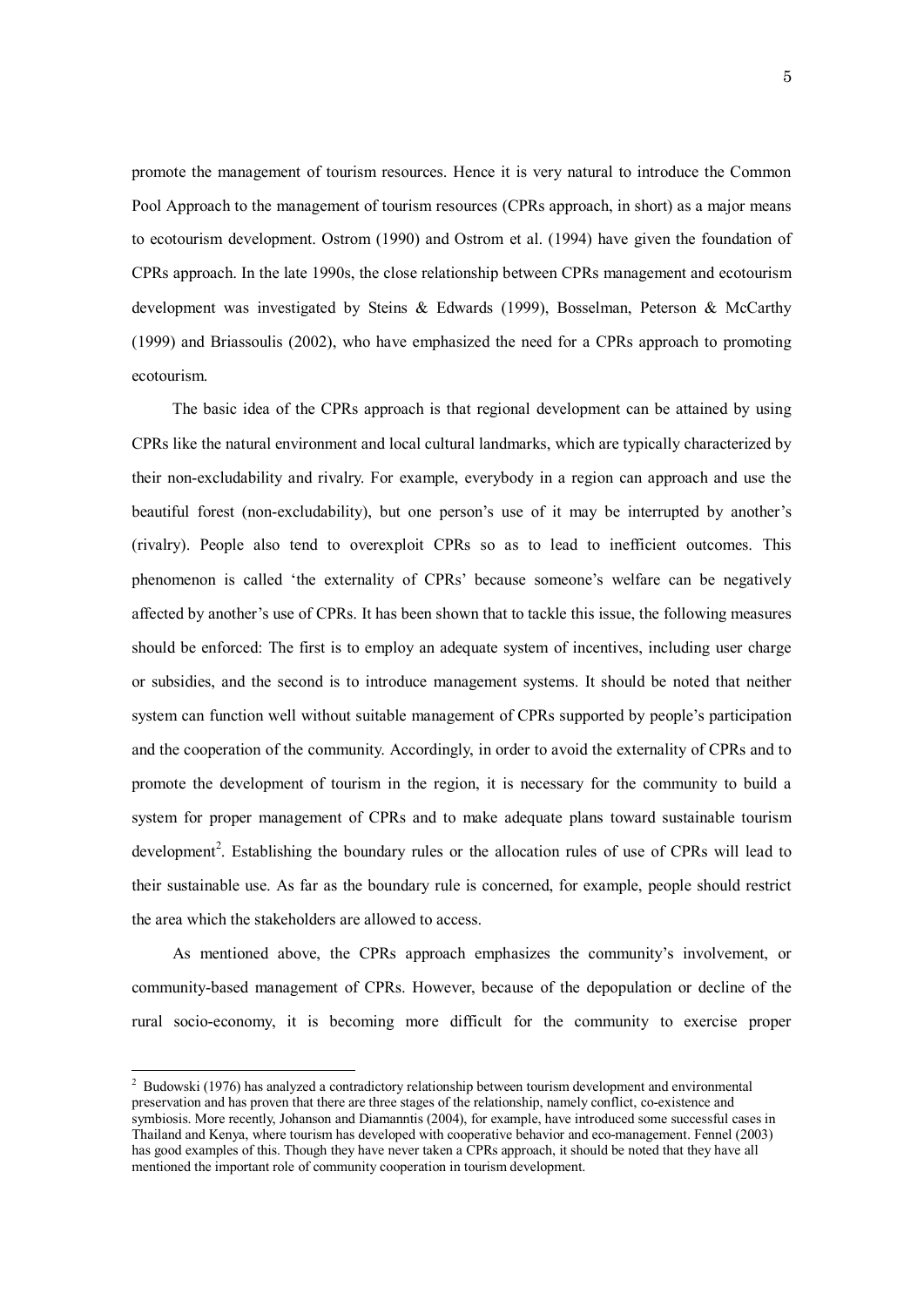management of CPRs. Both industrialization and urbanization have proven to increase an economic gap between cities and rural areas. Some people in rural areas are suburban commuters who have little interest in community activities to preserve CPRs. Moreover, as far as tourism development is concerned, investment from outside the community sometimes leads to poor management of CPRs because of the lack of community consciousness on the part of the investors. To promote community-based management of CPRs and tourism development, voluntary but routine participation and practices by all stakeholders in the region should be promoted.

## **3. The Model**

#### **3.1 Equilibrium in the Short Run**

 First, we shall focus our analysis on short-run equilibrium, where the stock of CPRs can be treated as a given. Using the CPRs approach, we should focus on rural areas where CPRs are used to develop tourism but managed by only a part of the community. To model eco-industry, such as ecotourism, from a CPRs approach, assume that there are two kinds of people, farmers and non-farmers. The fixed number of the total population is  $\bar{n}$  and the number of farmers is *n*. Hence, the number of non-farmers is  $\bar{n} - n$ . Assume that the major industry in the rural area is CPR-related in the sense that it is closely related to CPRs management. Agriculture, forestry or tourism are CPR-related industries. From now on, we shall focus on tourism services as a typical example of CPR-related industries. Then the production function is given by

(1)  $y = f(n, R), f_n > 0, f_{nn} < 0, f_R > 0, f_{RR} < 0, f_{kn} = f_{nR} > 0$ 

where *R* implies the production factor that CPRs deliver. For example, it is easy to imagine that the forest is CPR, but *R* contains many kinds of CPR-originated products like timber, nuts and atmosphere, places for recreation and even specific landscapes. We shall introduce a typical form of (1) with a Cobb-Douglas type function,

(2) 
$$
y = n^{\alpha} R^{\beta}, 1 > \alpha, \beta > 0.
$$

As for the production function, we assume diminishing returns to the scale, so that  $\alpha + \beta < 1$ . The profit is given by

$$
(3) \ \pi = py - wn - rR
$$

where *w* is the wage level,  $r$  is the user charge on CPRs and  $p$  is the price of products. Here,  $w$  is assumed to be a competitive level. This is because workers in the rural area must be employed until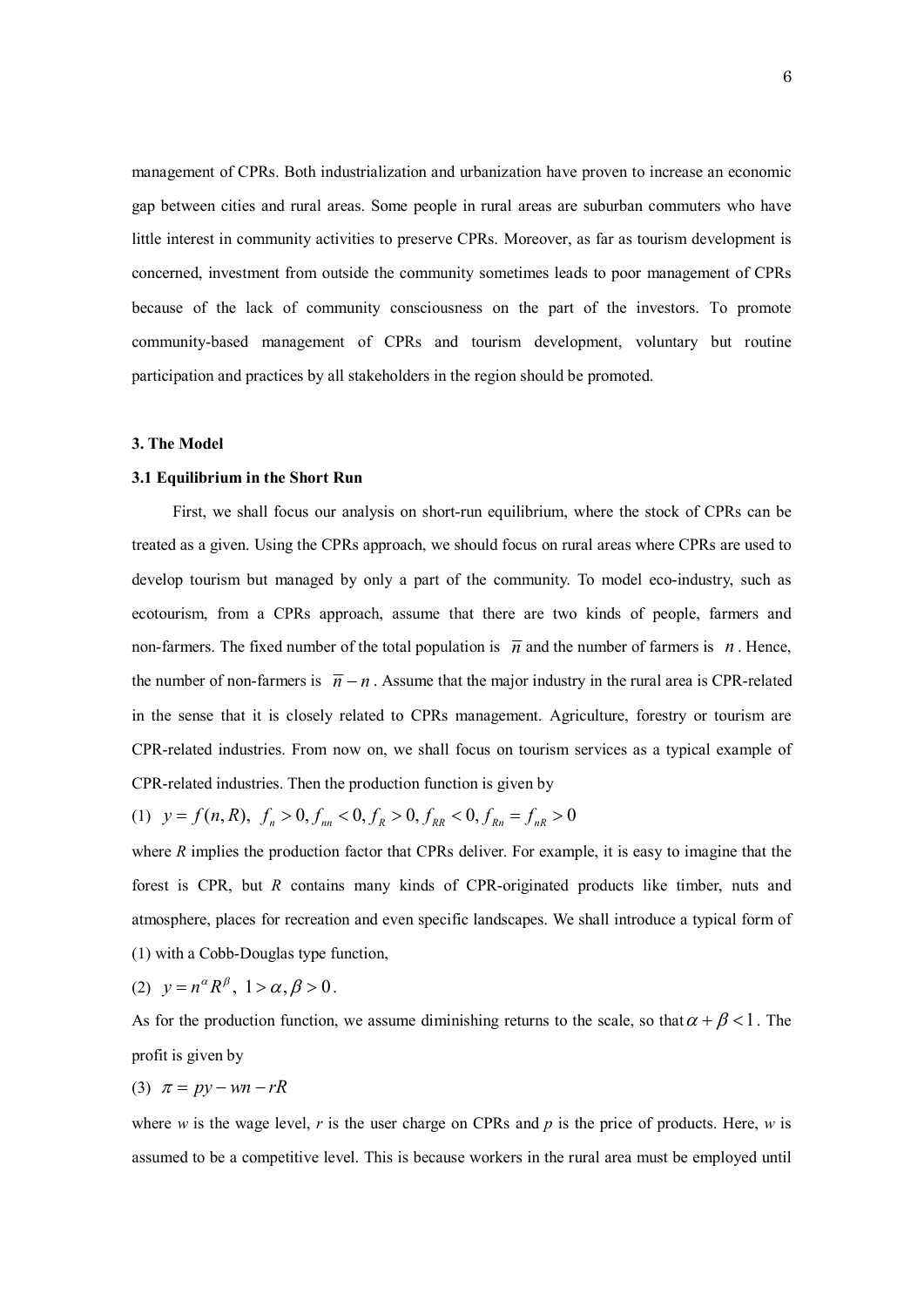wages reach a competitive or reserved level. As for employment, the first-order condition of profit maximization is given by

(4) 
$$
\frac{\partial y}{\partial n} = \alpha n^{\alpha - 1} R^{\beta} = \frac{w}{p} \implies R = \left(\frac{w}{p}\right)^{1/\beta} \alpha^{-1/\beta} n^{(1-\alpha)/\beta}.
$$

Equation (4) means the equality between the marginal product of labour and the real wage.

As far as the use of *R* is concerned, we have two polar cases;

$$
(5-1)\ \frac{\partial \pi}{\partial R} = p\beta n^{\alpha} R^{\beta-1} - r = 0 \ \Leftrightarrow \ \frac{\partial y}{\partial R} = \beta n^{\alpha} R^{*\beta-1} = \frac{r}{p},
$$

$$
(5-2) \ \pi = pn^{\alpha}R^{\beta} - rR = 0 \ \Leftrightarrow \ \frac{y}{R} = n^{\alpha}R^{C^{\beta-1}} = \frac{r}{p},
$$

where  $R^*$  is efficient because the marginal product is equal to the marginal cost. However,  $R^C$  is not efficient. Equation (5-2) shows that the average income must be equal to the marginal cost in the equilibrium, meaning zero profit. If the average income is greater than the marginal cost, increasing the production level can yield an additional positive profit. Hence the maximum use of *R* tends to be  $R^C$  where  $R^* < R^C$ . This shows a typical case of overuse of CPRs. To avoid the externality, the community should control the use of resources towards  $R^*$ . As for the controllability of the community on CPRs, we shall introduce an index  $\theta$  to show the effectiveness of CPR management. Then the controlled level of resource use will be

(6) 
$$
R = \theta R^* + (1 - \theta)R^C = [\theta \beta^{1/(1-\beta)} + (1-\theta)] \left(\frac{p}{r}\right)^{1/(1-\beta)} n^{\alpha/(1-\beta)}
$$
.

In (6), if there is no control by the community, then  $\theta = 0$  and  $R = R^C$ . The complete control to efficient use of CPRs can be attained when  $\theta = 1$  and  $R = R^*$ . Hence it is natural to interpret the meaning of  $\theta$  as the index of the community's cooperativeness in maintaining the regional resources. Then we shall define this as

(7) 
$$
C \equiv \theta \beta^{1/(1-\beta)} + (1-\theta) = C(\theta), C' < 0, C(1) = \beta^{1/(1-\beta)} \le C \le C(0) = 1.
$$

Taking (4), (6) and (7) into consideration, we have

$$
(8) \ \ n = \left[C(\theta)^{\beta(1-\beta)} p\left(\frac{1}{r}\right)^{\beta}\left(\frac{\alpha}{w}\right)^{(1-\beta)}\right]^{1/(1-\alpha-\beta)}.
$$

Substituting (8) to (6) leads to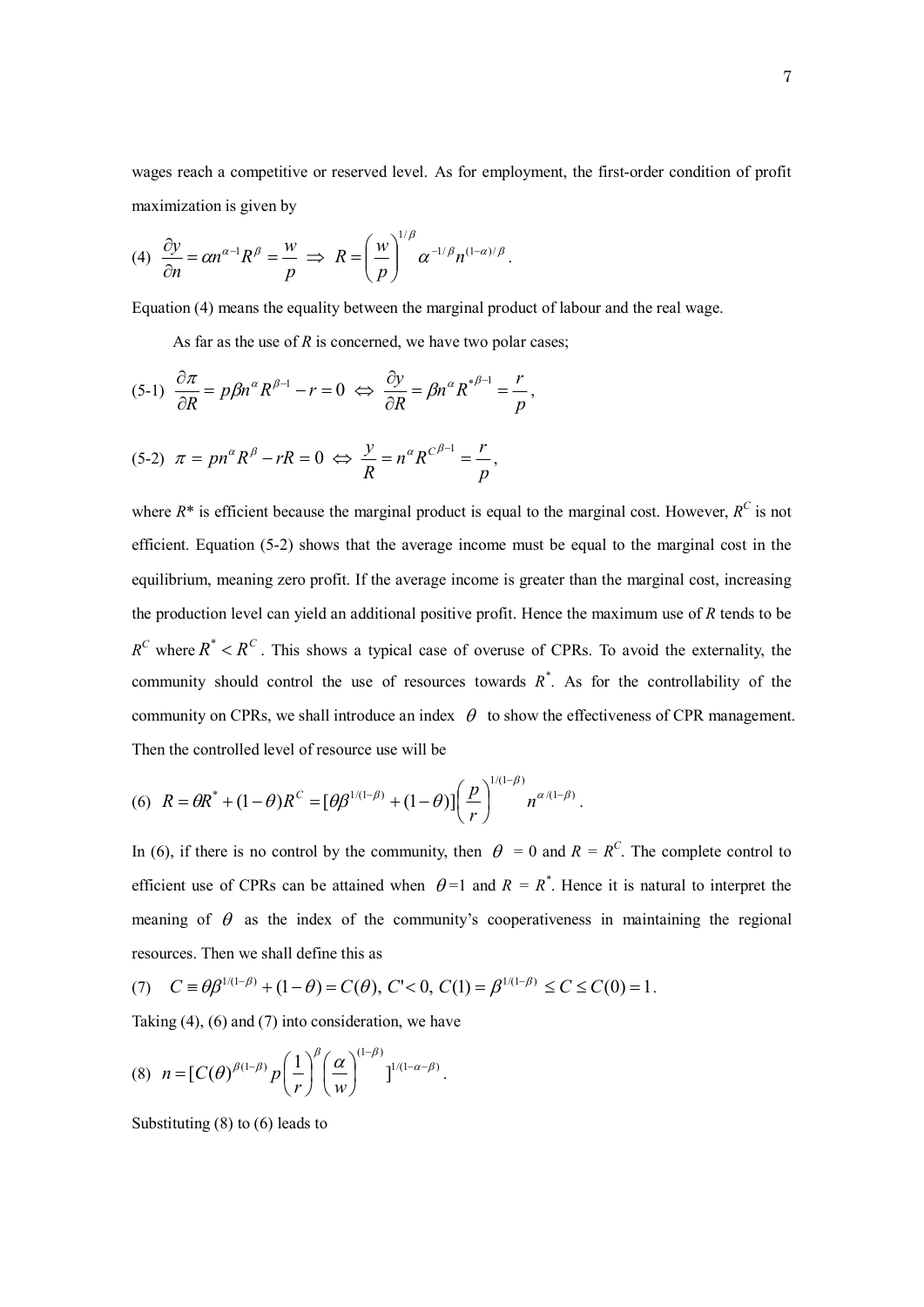$$
(9) \ \ R = \left[ C(\theta)^{(1-\alpha)(1-\beta)} p\left(\frac{1}{r}\right)^{(1-\alpha)} \left(\frac{\alpha}{w}\right)^{\alpha} \right]^{1/(1-\alpha-\beta)}.
$$

Similarly together (3), (8) and (9) lead to

$$
(10) \quad y = [C(\theta)^{\beta(1-\beta)} p^{(\alpha+\beta)} \left(\frac{1}{r}\right)^{\beta} \left(\frac{\alpha}{w}\right)^{\alpha}]^{1/(1-\alpha-\beta)}.
$$

Equation (9) is the ordinary supply function with an upwards slope.

In connection with this, we shall assume the demand for the tourism service (*d*) given by (11)  $d = d(p, E) = \mu p^{-\gamma} E^{\delta}, \mu, \gamma, \delta > 0, d_p < 0, d_E > 0.$ 

In equation (11), *E* is the stock of CPRs and is assumed to be constant in the short run. As for tourism, the price elasticity *γ* can be small enough if the region is very famous and has characteristics with respect to tourism resources, as do the world heritage sites. But, it may be large if there are few outstanding tourism sites in the region because an increase in price can lead to sharp decline of visitors. Hence, the tourism site with small *γ* has some monopolistic power over pricing, but the tourism site with large *γ* doesn't. If the tourism market is very competitive, then price elasticity will be indefinite and  $p$  becomes a parameter. The demand shift parameter  $\mu$  is assumed to indicate a positive effort on the part of the community to raise tourism. Accordingly, it should be also recognized that a strong effort and cooperative action by a tourism-related agency in community will lead to tourism development. Therefore it is natural to refer to  $\mu$  as the community's cooperativeness index for tourism development.

Equilibrium in the tourism market can be attained by the balance of (10) and (11). Then the equilibrium price in the short run will be

(12) 
$$
p = [C(\theta)^{-\beta(1-\beta)} r^{\beta} (\frac{w}{\alpha})^{\alpha} E^{\delta(1-\alpha-\beta)} \mu^{(1-\alpha-\beta)}]^{1/A}, A \equiv \gamma(1-\alpha-\beta) + (\alpha+\beta) > 0.
$$

By substituting (12) into (8), (9) and (10) respectively, we have the following in logarithmic terms;

(13) 
$$
A \log n = \beta(1-\beta)(\gamma-1)\log C(\theta) + \beta(1-\gamma)\log r + (\gamma(\beta-1)-\beta)\log\left(\frac{w}{\alpha}\right) + \delta \log E + \log \mu
$$

(14) 
$$
A \log R = (\gamma(1-\alpha) + \alpha) \{ \log C(\theta) - \log r \} + \alpha(1-\gamma) \log \left( \frac{w}{\alpha} \right) + \delta \log E + \log \mu
$$

(15) 
$$
A \log y = (\gamma (1 - \alpha \beta) + \alpha \beta) \log C(\theta) - \beta \gamma \log r - \alpha \gamma \log \left(\frac{w}{\alpha}\right) + (\alpha + \beta)(\delta \log E + \log \mu).
$$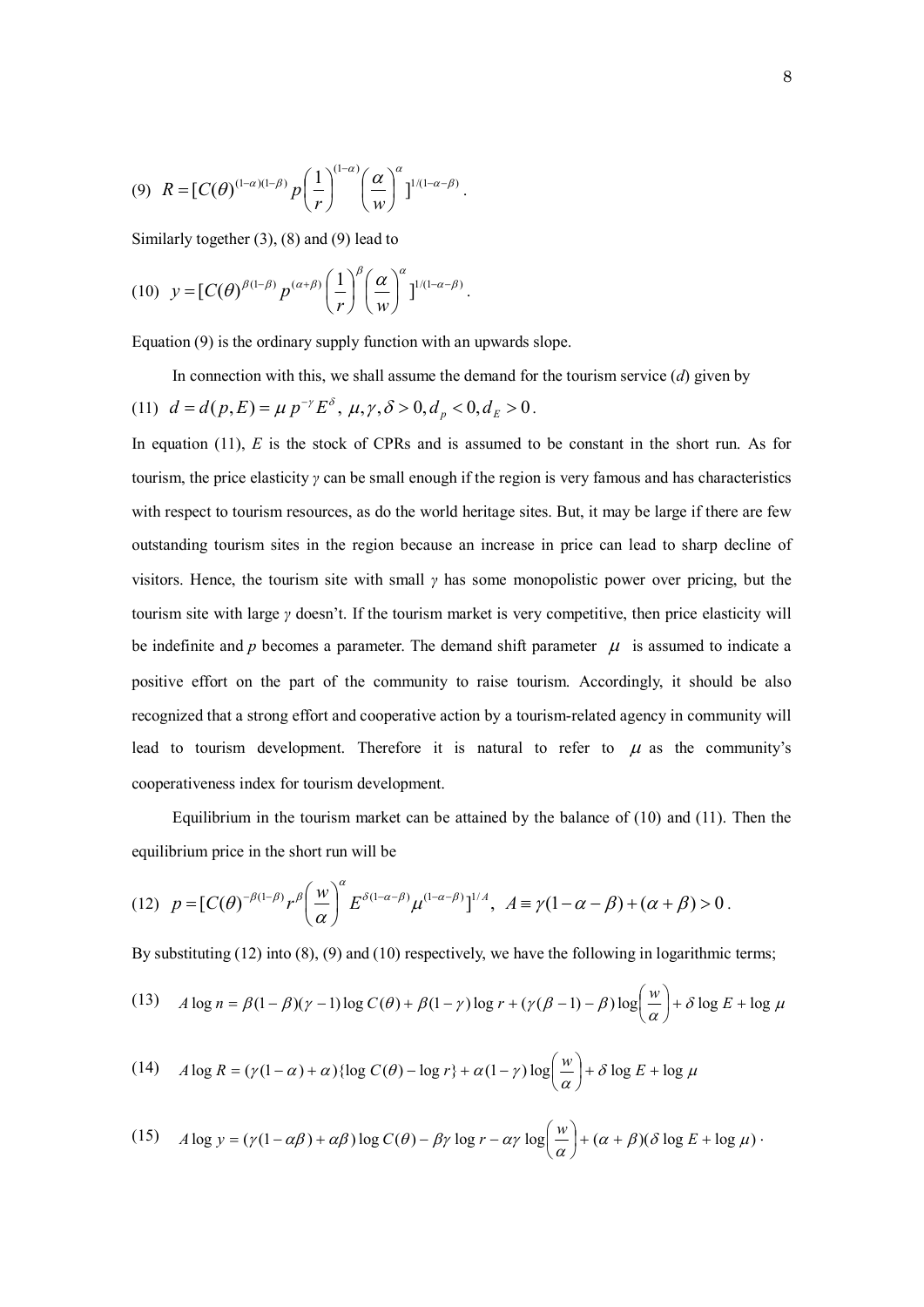From (13)-(15), the effects of change in various parameters on employment, resource use and production can be summarized in Table 1.

|     |           |       |           | 142   |           |  |
|-----|-----------|-------|-----------|-------|-----------|--|
| r>1 | 1 > r > 0 | r > 1 | 1 > r > 0 | r > 1 | 1 > r > 0 |  |
|     |           |       |           |       |           |  |
|     |           |       |           |       |           |  |
|     |           |       |           |       |           |  |

Table 1 Effects of parameters in the short run

Some notable points should be mentioned in table 1. First, resource use can be managed well through the cooperative behaviour of the community. However, the cooperative management of CPRs can lead to less employment and production because it implies restricting resource use in the region. Hence, with resource preservation it is generally difficult to pursue compatible procedures that increase both income and employment. Second, we have an exception in the model case where the price elasticity is less than unity. Then the more cooperative the community is, the more employment there will be. This is because low price elasticity means the tourism site is famous and the tourism market can be efficient in the sense that cooperative management also leads to less resource use. Third, as for the user charge for CPRs, the same effects as the cooperativeness of community can be observed. An increase in user charges leads to a decrease in employment or production but less resource use. However, as far as famous tourism sites with low price elasticity are concerned, an increase in user charges will entail an increase in employment. Lastly, as for the stock level of CPRs, those CPRs that are abundant in natural environmental features as well as cultural atmosphere can lead to an increase in employment and production, and can also afford to provide more resource use.

# **3.2 Sustainability of Tourism Development**

All tourism activities deplete an aspect of tourism resources, such as the natural environment or the cultural heritage. The major part of the depletion comes from resource use. Accordingly, it is very likely that these resources will be exhausted if there is no appropriate process for making them sustainable. Using a concept of weak sustainability, it is assumed that a part of the depletion of CPRs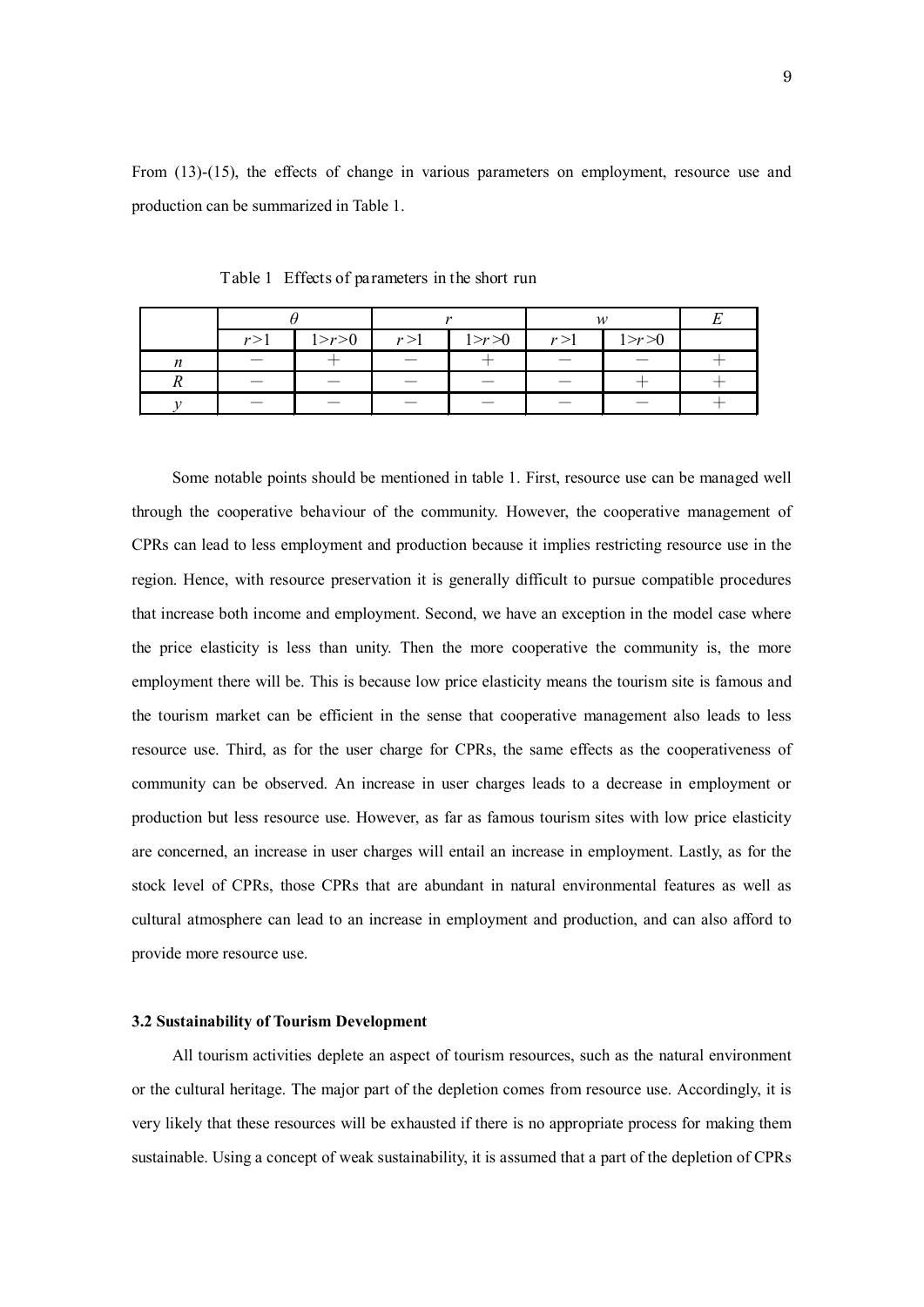can be renewed by investment. The proper maintenance of a cultural heritage, for example, can be done at a cost to the community. Even natural resources like forests or riverside landscapes can be preserved through human costs such as rule building, monitoring and planning in the community. Hence we shall assume

(16) 
$$
dE/dt = \dot{E} = H(E, \theta) - \rho E - \kappa R, \ \rho > 0, \kappa > 1
$$

where *t* is the time,  $\rho$  is the depletion rate and *H* is the rebirth function of CPRs with  $H_E > 0$  and  $H_{\theta} > 0$ . The sustainability of the community must imply the stability condition of (16), that is  $\partial \dot{E} / \partial E = H_E - \rho < 0$ . This is required for the community because if it is not the case, the stock of CPRs could diverge from equilibrium and become exhausted in the long run. In (16), the financial or human burden for preserving CPRs is assumed to be related to the cooperative activities of the community. Moreover, the effect of congestion on CPRs that occurs in typical tourism sites can be indicated by *κ*. The greater the congestion, the more the community must increase the CPR's use to provide a sufficient tourism service. This will lead to a decrease in the stock of CPRs. A lack of cooperative activity and congestion in the CPRs can lead to a serious decline of the renewability of the CPRs. Hence a community with well-managed and completely preserved CPRs may have

$$
(17) \ \ R^S = [H(E,\theta) - \rho E] / \kappa \equiv R^S(E,\theta,\rho,\kappa), \ \ R^S{}_{\theta} > 0, \ R^S{}_{\rho} < 0, \ R^S{}_{\kappa} < 0 \ ,
$$

where  $R^S$  means the sustainable use of CPRs and  $R^S{}_E$  < 0 from the stability condition of (16). This shows the conditions for sustainable use of CPRs. Among the equations (13), (14), (15) and (17) for four variables, *n R, y* and *E*, we can have the reduced model of (14) and (17) only for *R* and *E*. Easy manipulation would be possible if equation (17) can be expressed in a linear formula such as

(18) 
$$
\log R^S = -\varepsilon_1 \log E + \varepsilon_2 \log \theta - \varepsilon_3 \log \rho - \varepsilon_4 \log \kappa
$$

where each coefficient is positive and implies elasticity with respect to each of the variables. Figure 1 shows (14) sloping upward and (18) sloping downward.

 Because the cooperativeness of the community varies from place to place, there can be a wide range in equilibrium. If the community has a strong commitment to the maintenance of CPRs and the use of CPRs can be managed cooperatively, then the sustainable use of CPRs and the equilibrium stock of CPRs will be (log*R\**, log*E\**). However, if there is little cooperative action by the people, it is easy to see that CPRs and their use may be small, leading to less employment and production in the region.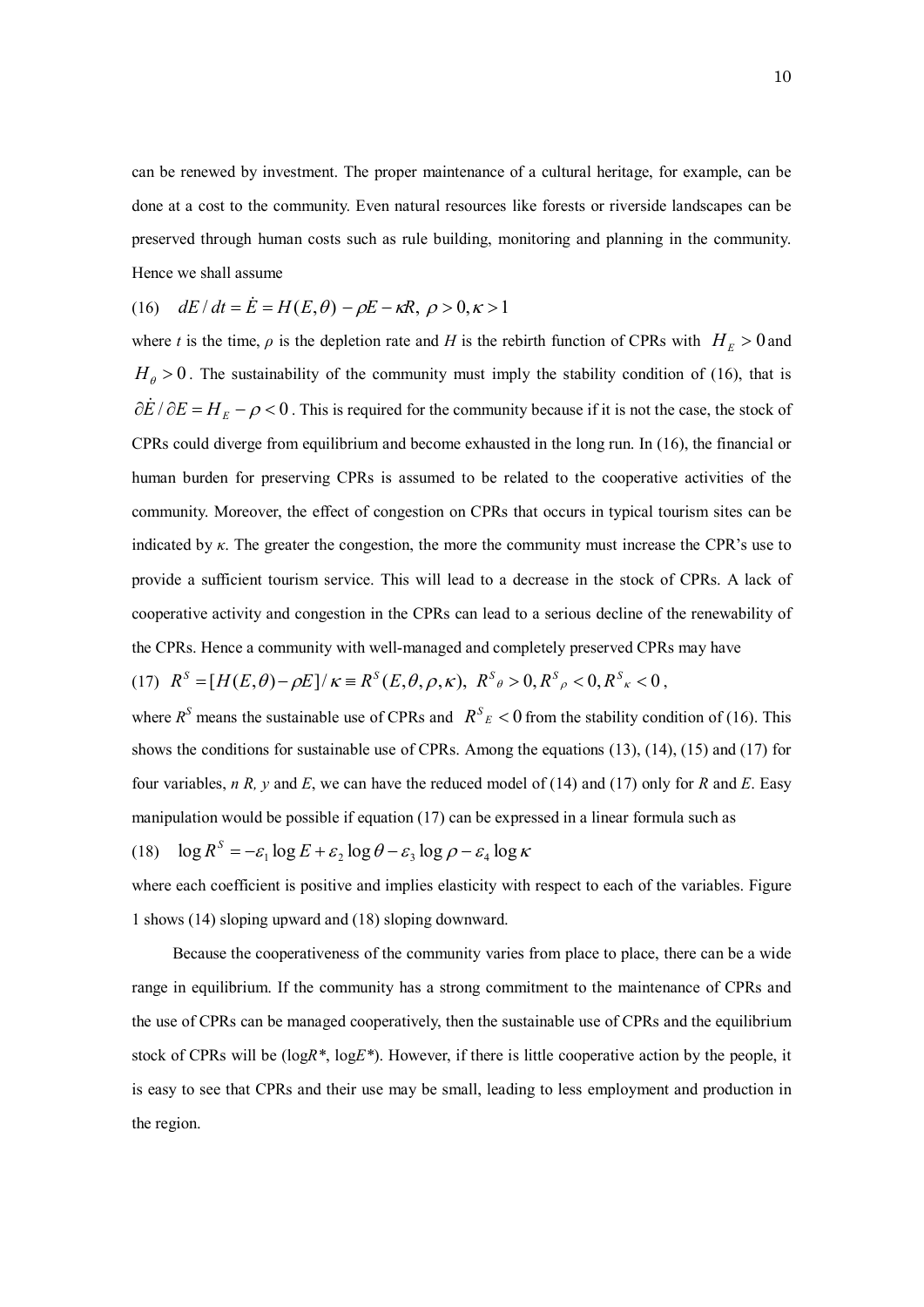

Figure 1 Sustainable management of CPRs

Generally ecotourism is defined as tourism development with environmental preservation and a sound economy in the region. Although the concept of ecotourism includes many features, such as education, experience and an understanding of regional resources, the participation of the local people in management of tourism resources, the direct benefits to local people by tourism and the conservation and management of tourism resources seem to be common criteria by which ecotourism can be gauged. In the equilibrium at (log*R\**, log*E\**), (i) the sustainability of regional development, (ii) the maximization of profit, and (iii) market clearing are attained. As for the actual management of CPRs where  $\theta$  is positive but less than 1, the equilibrium will be between (log $R^C$ , log $E^C$ ) and (logR<sup>\*</sup>, logE<sup>\*</sup>). Moreover it reflects the cooperative method of decision making in the community for managing resource use. Accordingly, tourism development that occurs in equilibrium at (log*R\**, log*E\**) can be justified as the 'perfect' ecotourism.

 Here we shall mention the community's social welfare function (SWF). The tourism sector in the region receives profit  $\pi$  in equation (3) but the total income or welfare of the community, *W* must be given by

(19)  $W = \pi + wn + rR = p y$ .

Hence, we have the alternative of (19) in the logarithm formula,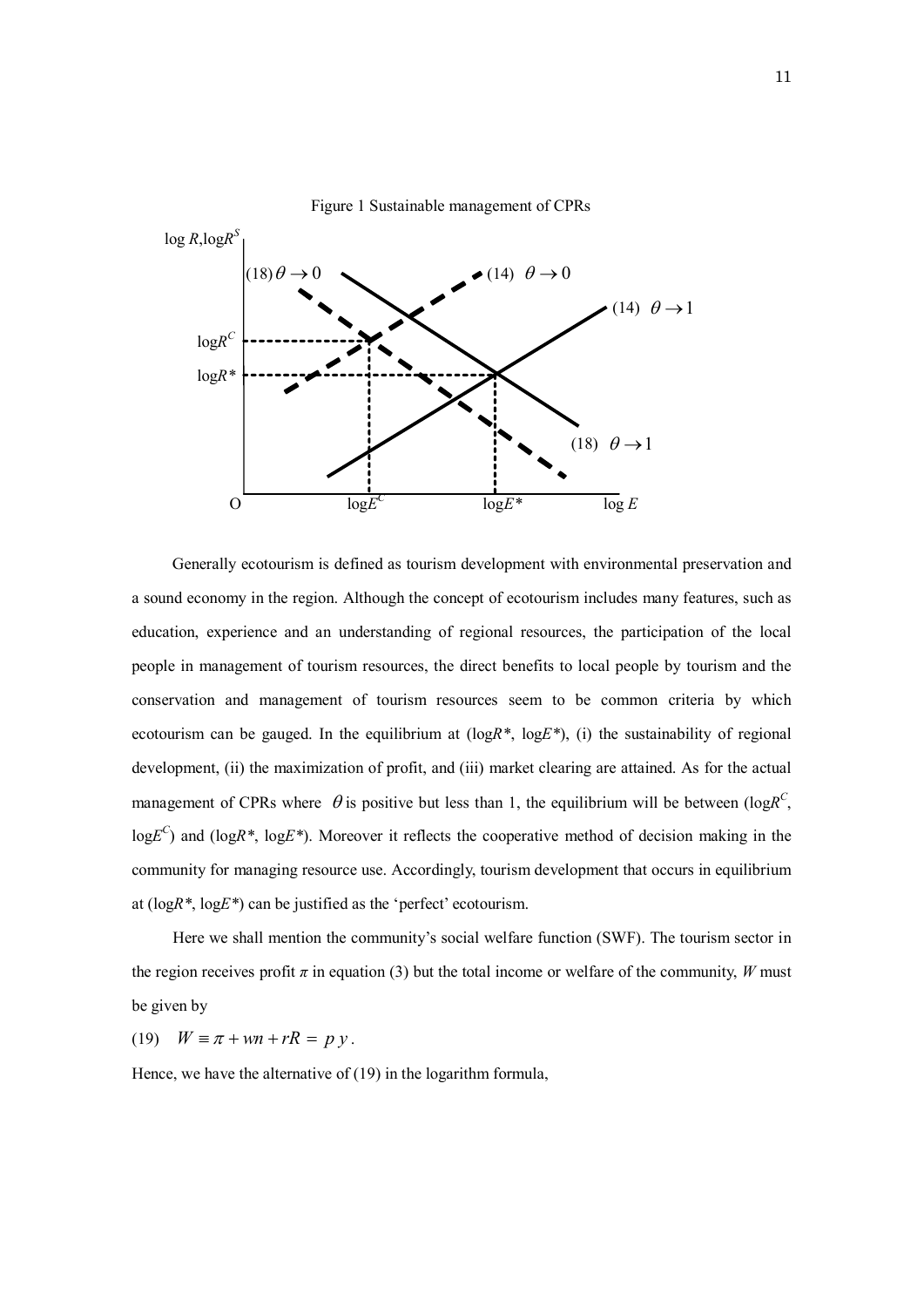(20) 
$$
A \log W = \beta(1-\beta)(\gamma-1)\log C(\theta) + \beta(1-\gamma)\log r + \alpha(1-\gamma)\log\left(\frac{w}{\alpha}\right) + \delta\log E + \log \mu^{3}
$$

A statistical view of equation (20) implies that the welfare or income of the community stemming from CPRs-related industries can be decomposed into factor prices, regional natural resources and controllability of the use of CPRs. Equation (20) has important implications in that there are two ways that the community's welfare can be affected by cooperative activities. One is a direct effect through the control of the use of CPRs. This effect is positive if and only if the tourism site has sufficiently small demand elasticity. As already mentioned, a tourist site tends to have small demand elasticity when it is famous and monopolistic. In this case, an increase in wages or user charges of CPRs can also increase welfare. Although control of the use of CPRs always puts restrictions on production, the small demand elasticity can increase total revenue from tourism via price increases. However, if the demand elasticity is greater than one, the control of the use of CPRs leads to less production and less welfare. The other way that the community's welfare can be affected is an indirect effect through an increase or improvement of CPRs. An increase in cooperativeness of the community will increase CPRs. Then, as shown in Figure 1, both a rightward shift of sustainable conditions by (18) and a downward shift of resource use by (14) occurs, and this leads CPRs to increase towards *E \** , enhancing the attractiveness of the region for tourism. This is the reason why an indirect effect of more cooperative actions can increase the welfare of the community. As far as the total effect of cooperativeness in the community is concerned, it is notable that tourist sites with large demand elasticity would not succeed in increasing welfare through cooperative action to control CPRs. Accordingly, there is some possibility of widening divergences among regions through tourism development policy. It should be also noted that it is important for regions to have strategies for developing ecotourism, because even if they are not perfect, they not only enrich tourism resources as CPRs but also increase their marketability as tourist sites. In the model framework, these effects can be explained as an increase of  $\delta$  or  $\mu$  in equation (20).

These considerations may provide some critical points. First, the cooperation of the community does not always lead to an increase in welfare. Hence it is necessary for the community to build up a cooperative system for managing tourism. In particular, it must be a region with high

 $\overline{a}$ 

<sup>&</sup>lt;sup>3</sup> SWF should include any other factors by which people in the community derive some feelings of happiness. This happiness might come from daily life in the rural atmosphere. Therefore such sources of happiness are hard to define. We shall mention only income-based happiness.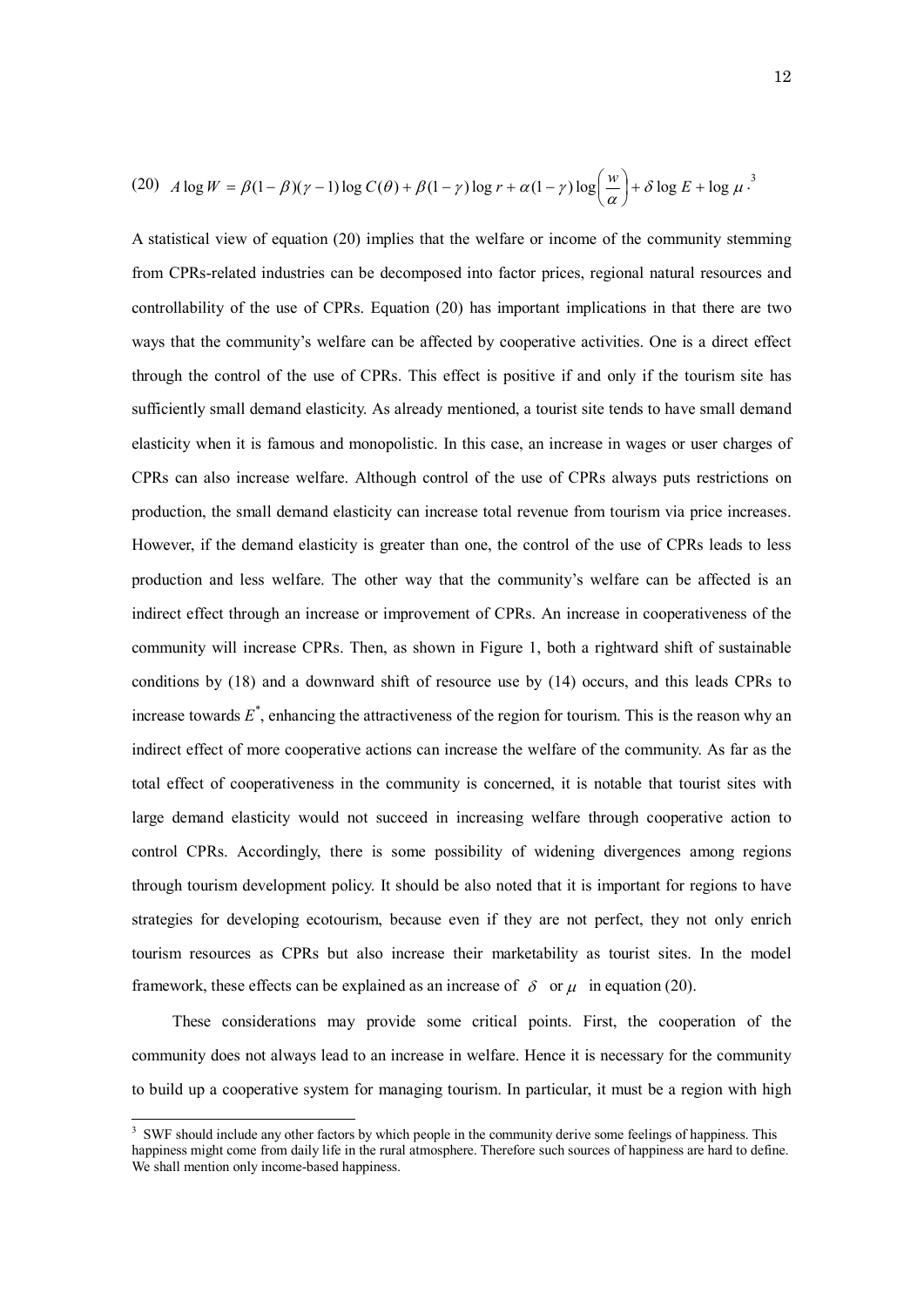demand elasticity that needs more active marketing for tourism development. Second, the management of CPRs usually entails a contradictory control of resource use, and this will lead to a trade-off between sustainable resource management and economic growth. Third, as far as the market is concerned, it is important for the region to develop tourism marketing by improving its brand-image so that demand elasticity decreases. Accordingly, tourism development should be directed toward rediscovering and revaluing tourism resources in the region. In this sense, 'ecotourism' must be sustainable tourism development enforced persistently through continuous endeavours on the part of the community in managing CPRs.

### **4. Empirical Analysis of the Rural Community in Japan**

# **4.1 An Overview of Agriculture in Japan**

 After World War II, the Japanese economy developed at a high growth rate promoted by the rapid industrialization of heavy industries like steel, shipbuilding and machinery. Since the 1970s, the industrial structure has developed toward higher value-added manufacturing such as electronic devices, automobiles and precision machinery, but the tendency toward non-agricultural production has not changed (see Figure 2). Moreover, farm households have received income not from farm but from non-farm subsidiary works (see Table 2). It is also notable that rapidly aging of the farming population and the decline in the attractiveness of farming have diminished incentives to cultivate land (see Table 3).



Figure 2 Cultivated Land under Management in Japan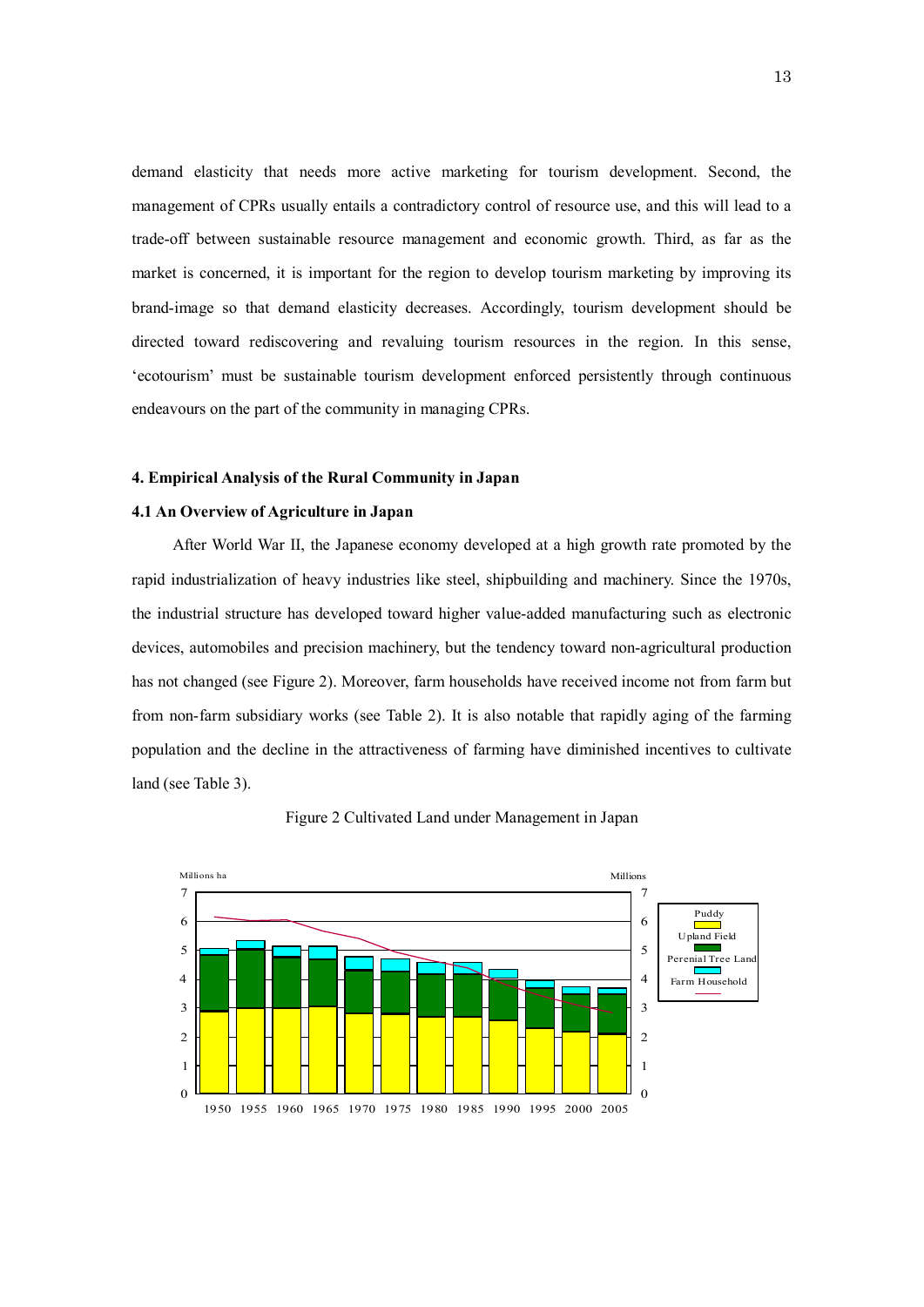|      | total     | major  | sub-major | subsidiary |
|------|-----------|--------|-----------|------------|
| 1990 | 2970527   | 820377 | 954339    | 1195811    |
|      | $100.0\%$ | 27.6%  | 32.1%     | 40.3%      |
| 1995 | 2651403   | 677531 | 694564    | 1279308    |
|      | $100.0\%$ | 25.6%  | 26.2%     | 48.3%      |
| 2000 | 2336909   | 500484 | 599449    | 1236976    |
|      | $100.0\%$ | 21.4%  | 25.7%     | 52.9%      |
| 2005 | 1963424   | 429467 | 443389    | 1090568    |
|      | 100.0%    | 21.9%  | 22.6%     | 55.5%      |

| Year              | <b>Huseholds</b> | Area(ha) |
|-------------------|------------------|----------|
| 1975              | 446036           | 99104    |
| 1980              | 427655           | 91746    |
| 1985              | 398257           | 92671    |
| 1990              | 689441           | 150655   |
| 1995              | 632768           | 161771   |
| 2000              | 845418           | 210019   |
| $\overline{2005}$ | 28883            | 385791   |

Source (Figure 2 & Table 2,3): Census of Agriculture and Forestry in Japan of each year.

A community in rural areas is basically supported by the rural structure of the population, production and employment and cooperative works in the community consist of community-based activities to sustain the community's resources or the socio-economy itself. Hence it is likely that the decline of primary industries has caused a drastic change and in some cases a sharp collapse of the community.

## **4.2 Cooperative Structure of Rural Communities in Japan**

 $\overline{a}$ 

The  $2005$  census of agriculture and forestry in Japan<sup>4</sup> provides useful data related to the community structure of Japanese rural areas. Before discussing the empirical analysis, we shall explain the statistics framework of the census and give an overview of rural communities in Japan. The census has three parts: first, the inquiry into the management of agriculture and forestry (Vol. 2–Vol. 6); second, the rural district area survey, including farms and mountain villages (Vol.7); and third, the sample research on the communities (Vol. 7 and  $8$ )<sup>5</sup>. Basically all but the last are censuses including all cities, towns and villages. As far as community-based research is concerned, 23,194 out of 110,897 communities are sampled and have some community functions with periodic meetings. As mentioned in the model part, our attention should be focused not only on the cooperative structure of the community but also on the relationship between cooperative actions in the

<sup>4</sup> The census of agriculture and forestry in Japan is designed and provided by the Ministry of Agriculture, Forestry and Fishery. This was only the census for the agricultural sector after the World Census was designated by the former FAO. Although agriculture and forestry were separately reported at first, since 1960 these two sectors have been reported jointly. See, http://www.maff.go.jp/census/2005/index.html.

<sup>5</sup> Vol. 1 of the census is the recapitulation and Vol. 8 includes both agricultural and forestry industries management and rural district area survey results arranged according to specification by legislation.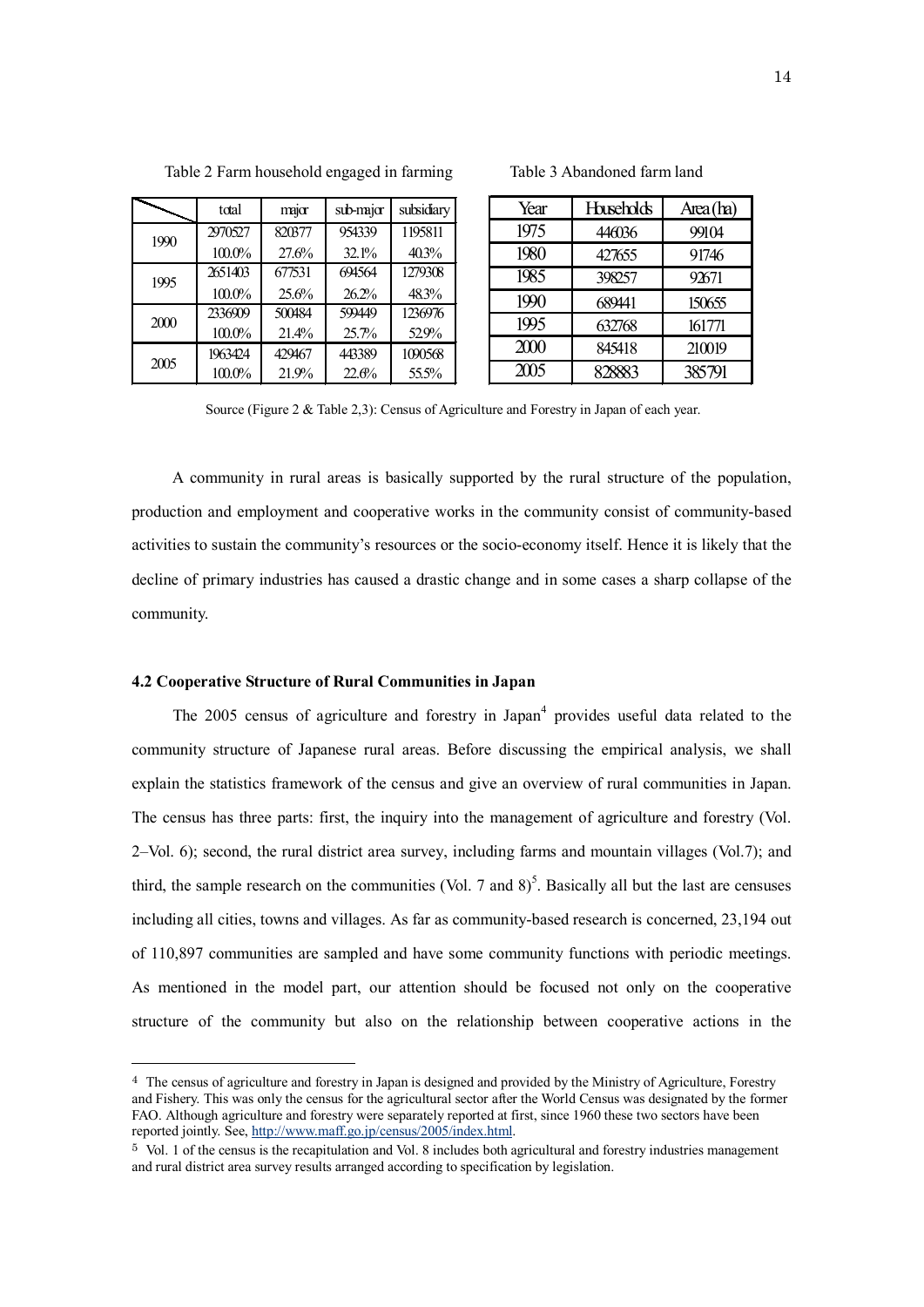community and the actual development of an environmental and tourism-oriented society. Before doing an empirical examination of the community structure, we shall summarize some notable features of Japanese communities in the statistics base.



Figure 3 Interchange and distances

In Vol. 7 of the census, the rural district area study reports the use of local resources and interchange among regions, mainly between cities and rural areas. From the perspective of distance, it is notable that the interchange activities by tourism or by school learning tend to be more active in rural areas located at a greater distance from a densely inhabited district (DID). In rural areas that are more than 90 minutes from a DID, about 16% of the farm clusters are engaged in interchange activities by tourism, 6 percent-points higher than average. It also reports the relationship between an interchange activity in the rural areas and distance from DID. Four categories of community work are shown in Table 4 below: 'direct sales of farm products', 'tourism', 'schooling' and 'volunteer work'. The level of volunteer work for farming is very low; only around 1% of farm clusters are engaged in it. As far as the actual number of farm clusters that eliminate overlap of each count is concerned, about 30% of farm clusters are engaged in at least one of four activities in Japan. However, these activities are not enforced under the community-level agreement. Only about 1% of the total farm clusters are engaged in these activities through agreements (see the right-hand row entitled 'percentage' in Table 4).

 The rural district area study also reports the situation with regard to the utilization of facilities related to local resources, such as cash crops, a rental farm, parks for various forms of recreation and work-study farms or forestry. There are 15,603 farm clusters that have at least one kind of facility in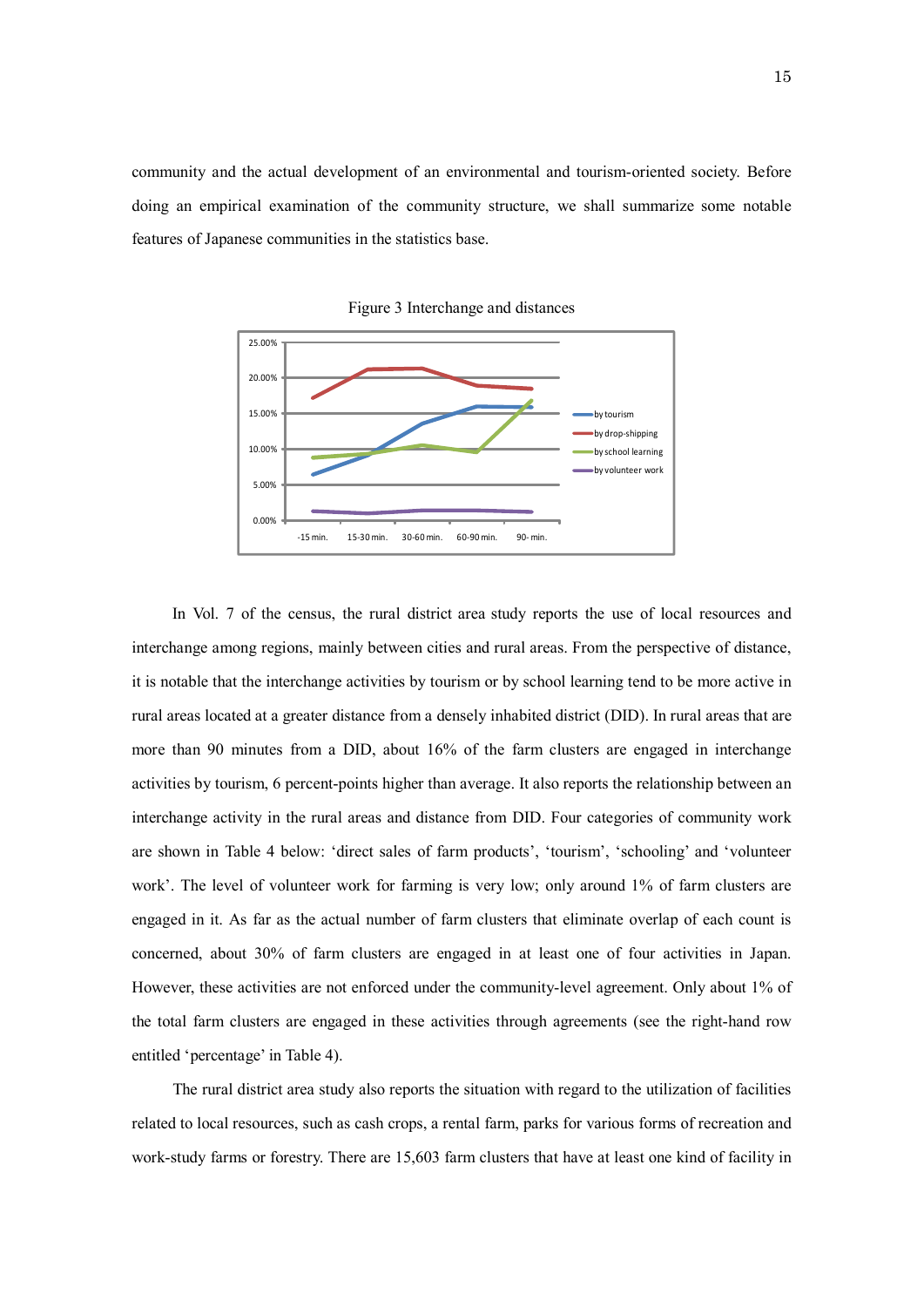Japan, but 123,862 farm clusters do not. As for each facility, 230 million visitors come to a directly managed shop by farm located in rural areas and 135 million to forest-related facilities (E) to (I) designated below in the legend. Many visitors tend to visit places located nearer to DID but (I), including ski areas, bird-watching, field athletics and orienteering areas, etc. Figure 5 (a) and (b) shows the per-cluster and per-facility based number of visitors to each facility. It may be noteworthy that a large number of people, (around 54, 000) tend to visit a recreational facility of forest.

|            | Any                                |         | by tourism              |          |        | by drop-shipping        |          |         | by school learning      |          |        | by volunteer work       |          | No                                 |
|------------|------------------------------------|---------|-------------------------|----------|--------|-------------------------|----------|---------|-------------------------|----------|--------|-------------------------|----------|------------------------------------|
|            | intercourse<br>of farm-<br>cluster | active  | as<br>community<br>work | Inactive | active | as<br>community<br>work | Inactive | active  | as<br>community<br>work | Inactive | active | as<br>community<br>work | Inactive | intercourse<br>of farm-<br>cluster |
| Total      | 42 063                             | 13 4 43 | 1659                    | 126 022  | 27455  | 2412                    | 112 010  | 13 4 24 | 1084                    | 126 041  | 1726   | 258                     | 137 739  | 97 402                             |
| $-15$ min. | 13 191                             | 3 255   | 321                     | 47 528   | 8757   | 786                     | 42 026   | 4511    | 319                     | 46 272   | 668    | 50                      | 50 115   | 37 592                             |
| 15-30 min. | 14 3 69                            | 4 2 3 5 | 553                     | 42 098   | 9866   | 837                     | 36 467   | 4 3 4 3 | 258                     | 41 990   | 472    | 78                      | 45 861   | 31 964                             |
| 30-60 min. | 11 453                             | 4582    | 610                     | 29 193   | 7215   | 602                     | 26 560   | 3594    | 305                     | 30 181   | 472    | 102                     | 33 303   | 22 3 22                            |
| 60-90 min. | 2259                               | 1 046   | 128                     | 5 4 8 9  | 1239   | 118                     | 5 2 9 6  | 631     | 64                      | 5 904    | 89     | 24                      | 6446     | 4276                               |
| 90- min.   | 791                                | 325     | 47                      | 1714     | 378    | 69                      | 1661     | 345     | 138                     | 1 694    | 25     |                         | 2014     | 1248                               |
| percentage |                                    | 9.64%   | 1.19%                   | 90.36%   | 19.69% | 1.73%                   | 80.31%   | 9.63%   | 0.78%                   | 90.37%   | 1.24%  | 0.18%                   | 98.76%   |                                    |
| $-15$ min. | 31.36%                             | 6.41%   | 0.63%                   | 93.59%   | 17.24% | 1.55%                   | 82.76%   | 8.88%   | 0.63%                   | 91.12%   | 1.32%  | 0.10%                   | 98.68%   | 38.59%                             |
| 15-30 min. | 34.16%                             | 9.14%   | 1.19%                   | 90.86%   | 21.29% | 1.81%                   | 78.71%   | 9.37%   | 0.56%                   | 90.63%   | 1.02%  | 0.17%                   | 98.98%   | 32.82%                             |
| 30-60 min. | 27.23%                             | 13.57%  | 1.81%                   | 86.43%   | 21.36% | 1.78%                   | 78.64%   | 10.64%  | 0.90%                   | 89.36%   | 1.40%  | 0.30%                   | 98.60%   | 22.92%                             |
| 60-90 min. | 5.37%                              | 16.01%  | 1.96%                   | 83.99%   | 18.96% | 1.81%                   | 81.04%   | 9.66%   | 0.98%                   | 90.34%   | 1.36%  | 0.37%                   | 98.64%   | 4.39%                              |
| 90- min.   | 1.88%                              | 15.94%  | 2.31%                   | 84.06%   | 18.54% | 3.38%                   | 81.46%   | 16.92%  | 6.77%                   | 83.08%   | 1.23%  | 0.20%                   | 98.77%   | 1.28%                              |

Table 4 Activities for interchange of farm-clusters





- (A) local direct shop
- (B) civil farm
- (C) interpretive center for agriculture
- (D) farm garden
- (E) interpretive center for forestry
- (F) work-study forestry
- (G) forestry park
- (H) camping
- (I) other recreation site in forestry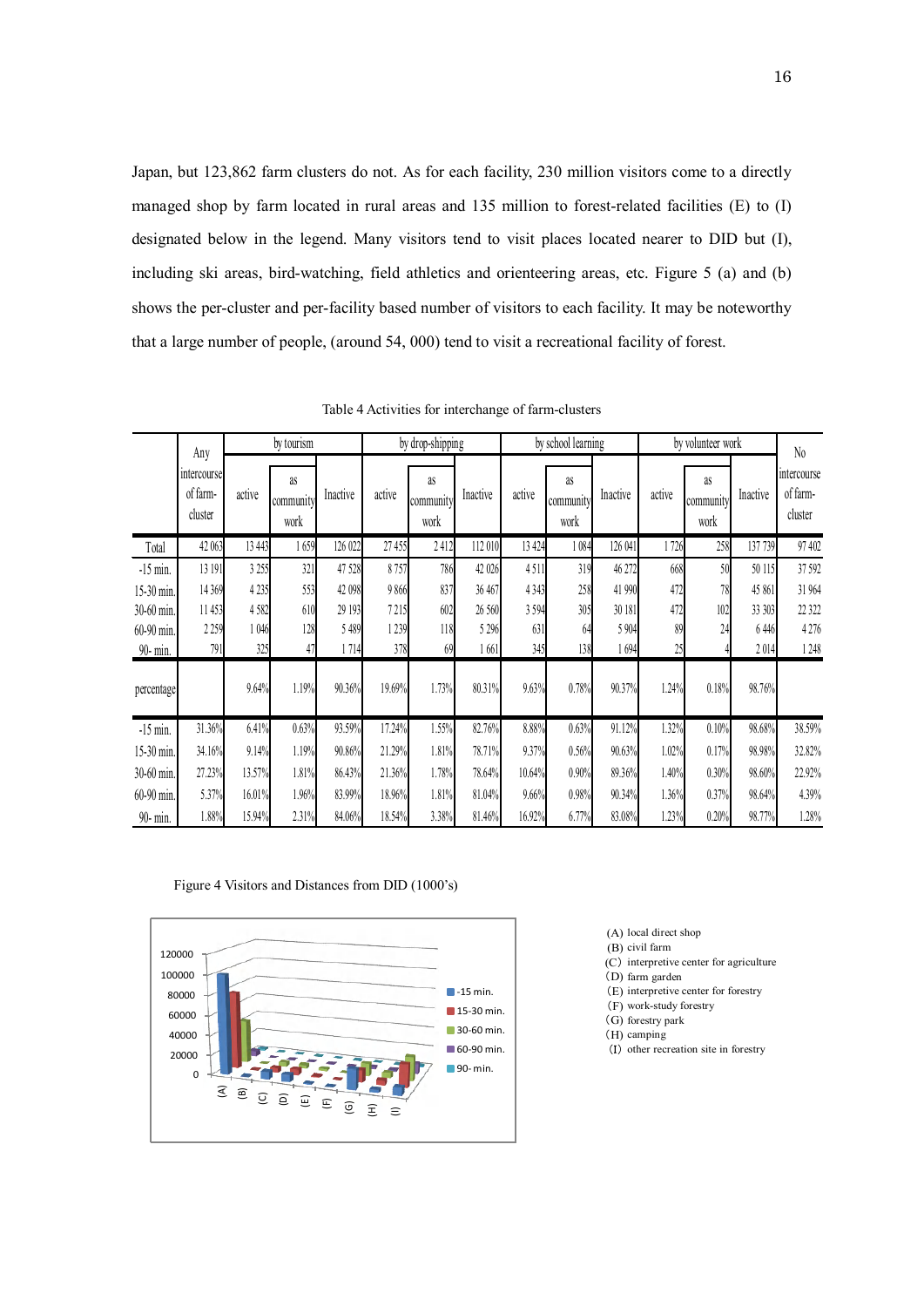



 The community-based research in Vol. 7 of the census includes more detailed information about the cooperation and activity of the community.

As shown in Table 5, there are six subjects about which meetings for various community works are held. Several points should be noted. With regard to the festival, it can be found that the participation rate is very high, around 80%, and older residents tend to participate more in mid and intermontane areas. This is also true in cases of the 'welfare of seniors', 'preservation of the landscape' and 'protection of nature'. These activities are mainly supported by older rather than younger residents. Females play an important role in the welfare of the community and tend to discuss this issue more frequently than males. However, as for the preservation of traditional culture, the participation rate of the young is relatively high. It is easy to show that participation in meetings for festivals, culture and events is decreasing, but participation in areas concerning the welfare of seniors, preservation of the landscape and the protection of nature is increasing. Hence it is likely that a community tends to be more cooperative not only with regard to the welfare of the aged but in the area of environmental preservation. In particular, in the mid and intermontane areas, environment-related cooperation in a community must be more active. As mentioned above, however, mainly older residents support these activities. Aging has occurred drastically in the rural areas of Japan and this means that we need cooperative activity by the young as well as by the outsiders of the community. Accordingly, cooperation among communities is also the key to such an aging society, and the interchange of personnel between city and rural areas, for example, is an important factor.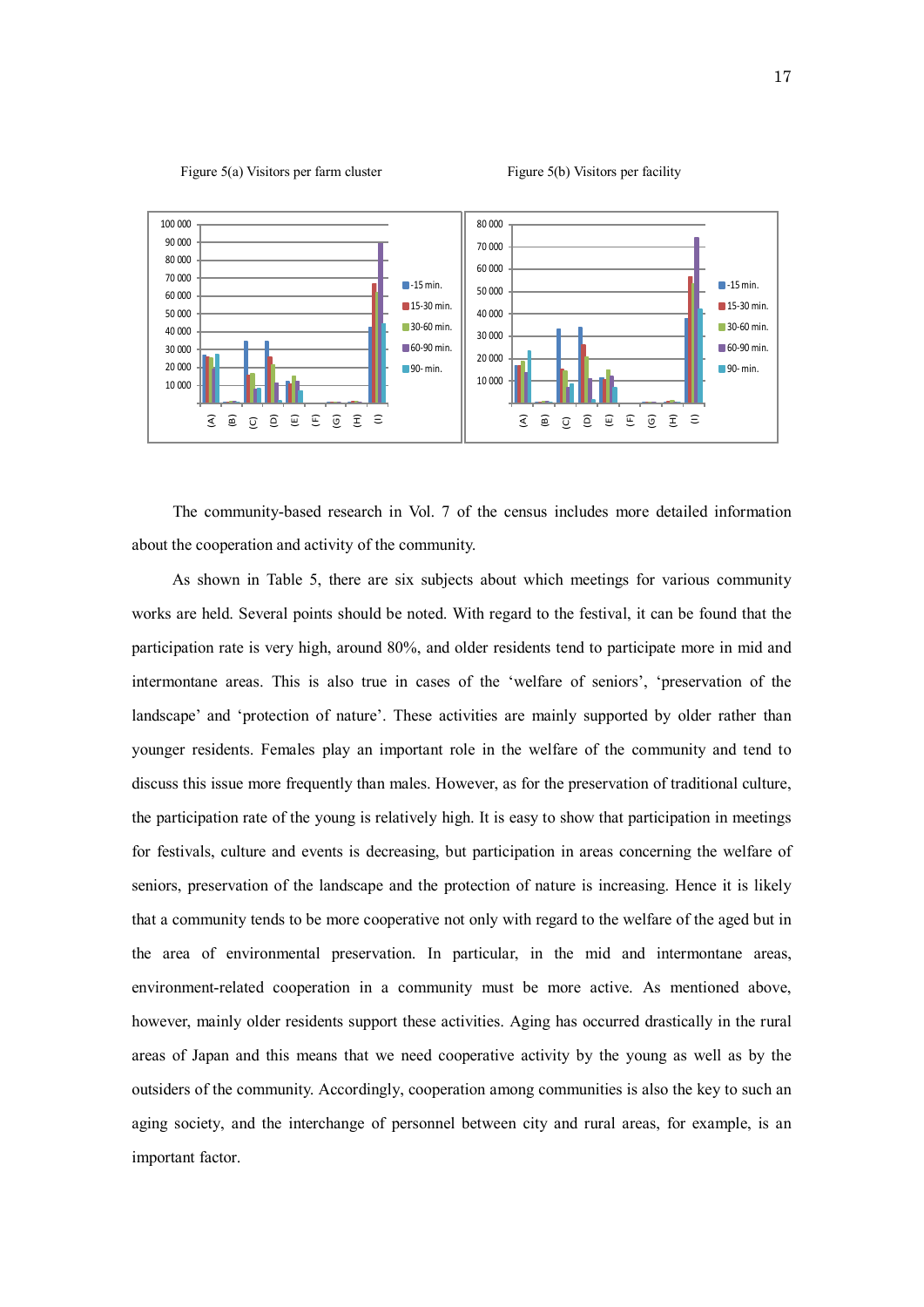## **5 .A model estimates**

 $\overline{a}$ 

 Because the aim of our research is to find out how important the cooperative action of the community is for regional development, our interest should first of all be focused on cooperative behaviour and its outcome. As indicated by equation (20), which shows how CPRs and cooperative action for CPRs are important, our empirical research must include an estimate of cooperativeness in the region. Secondly, as equation (20) also implies, we shall investigate some economic variables related to production that determine the level of regional welfare or income.

#### **5.1 Cooperativeness of community activities**

 As already mentioned, sample research on rural communities from the 2005 Census of Agriculture and Forestry in Japan can be useful to estimate the cooperativeness of the rural community. Among the data, that which concerns both 'the participation rate of community activities' and 'community-based meetings' are of importance. Both are prefectural-based data as shown in Table 6, and we can employ some statistical procedures that show some characteristics of the structure of cooperativeness in the region.

 The participation rate of community activity is defined as the ratio of communities where a meeting for each activity is held to the total number of communities. They can be classified into two categories: one consists of meetings for activities of farm production, farm roads and water management, and management of commons; and the other consists of meetings for non-farm activities, including management of facilities for daily-life, community events and environmental preservation. For example, in the first cell of Table 6, we can see that meetings for farm production are held in 78% of the communities in Hokkaido. On the other hand, community-based meetings include festival or event-oriented meetings, cultural and environmental preservation, and welfare for seniors. The figures for the community-based meetings in Table 6 also indicate the same participation rate as the community activities. Hence it is notable that meetings for festival are held in 72% of the communities in Hokkaido but these for preservation of landscapes are held only in 56% of the communities in Hokkaido $6$ .

 $6$  As for community-based meetings, we have made some revisions to the original data to incorporate the frequency of the meetings and to eliminate participation of the outsiders. By using data on the frequency of meetings per year and the rate of participation of outsiders, we get the data shown in Table 6. However, it is notable that this technical amendment does not lead to substantial difference.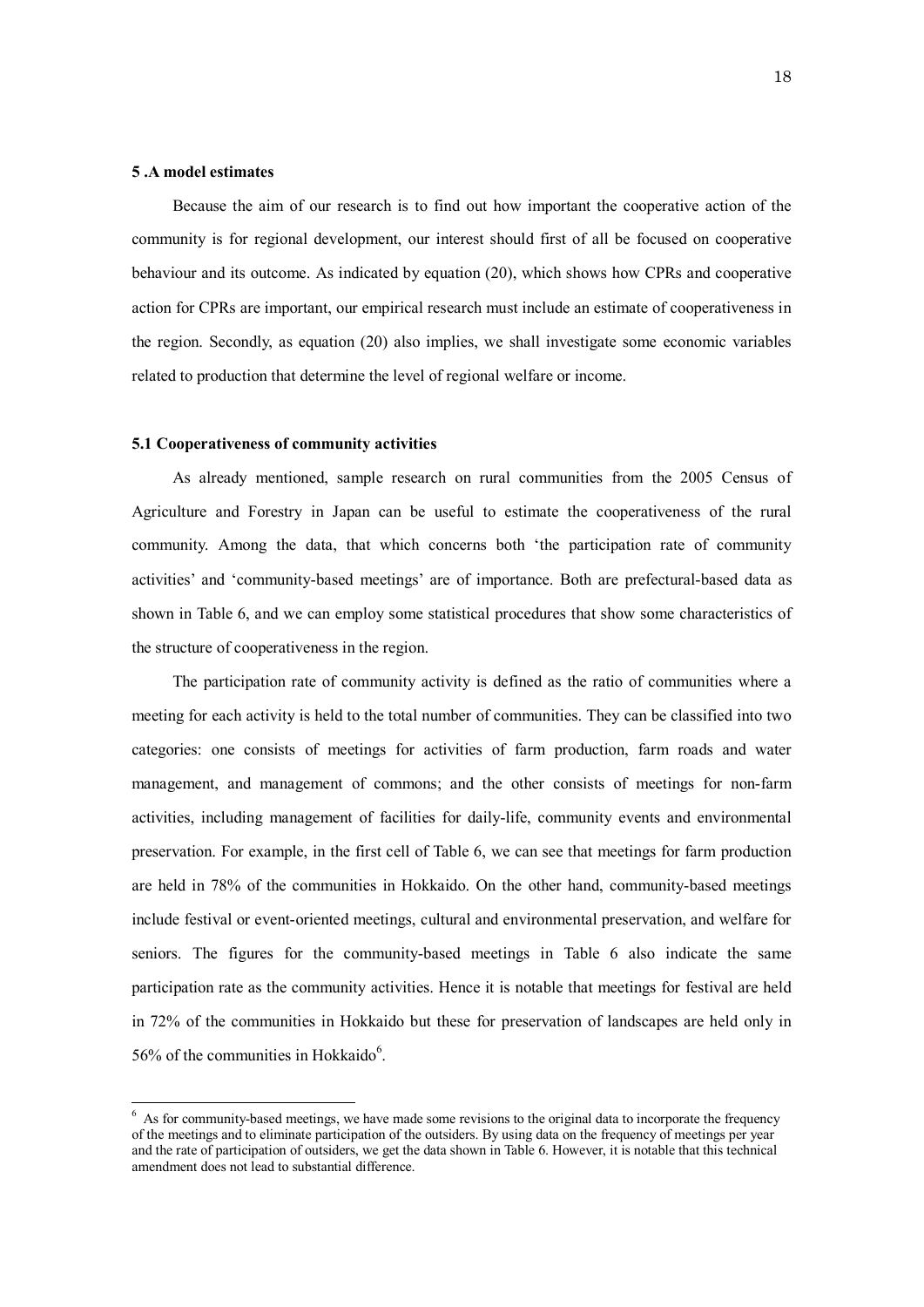Table 5 Community, Cooperation and Meeting by area, by age, by frequency Table 5 Community, Cooperation and Meeting by area, by age, by frequency

|                       |                                        |                             |                                                                                                                                                                                                                                                                                                                                                      |                                                         |                                                                       |                                                                                                                      |                                                                                                                                                            | participation |                                                                                                                                                                                                                                                                                                           |                                                                                                                                                                                                                                    |                |        |                  |                  | requency         |                                                                                                                                                                                                                                |  |
|-----------------------|----------------------------------------|-----------------------------|------------------------------------------------------------------------------------------------------------------------------------------------------------------------------------------------------------------------------------------------------------------------------------------------------------------------------------------------------|---------------------------------------------------------|-----------------------------------------------------------------------|----------------------------------------------------------------------------------------------------------------------|------------------------------------------------------------------------------------------------------------------------------------------------------------|---------------|-----------------------------------------------------------------------------------------------------------------------------------------------------------------------------------------------------------------------------------------------------------------------------------------------------------|------------------------------------------------------------------------------------------------------------------------------------------------------------------------------------------------------------------------------------|----------------|--------|------------------|------------------|------------------|--------------------------------------------------------------------------------------------------------------------------------------------------------------------------------------------------------------------------------|--|
|                       |                                        | communit                    |                                                                                                                                                                                                                                                                                                                                                      | change                                                  |                                                                       |                                                                                                                      | <u>aee-class mailly promotine</u>                                                                                                                          |               |                                                                                                                                                                                                                                                                                                           |                                                                                                                                                                                                                                    |                | region |                  |                  |                  |                                                                                                                                                                                                                                |  |
| Purpose of<br>meeting | Farming area                           | y with any                  | particip between<br>ant rate                                                                                                                                                                                                                                                                                                                         | 1995-                                                   |                                                                       |                                                                                                                      |                                                                                                                                                            |               |                                                                                                                                                                                                                                                                                                           |                                                                                                                                                                                                                                    | within         |        |                  | once or more per | once or more per | once or more per                                                                                                                                                                                                               |  |
|                       |                                        | meeting                     |                                                                                                                                                                                                                                                                                                                                                      | 2005                                                    | oung                                                                  | female                                                                                                               | elder                                                                                                                                                      |               | other                                                                                                                                                                                                                                                                                                     |                                                                                                                                                                                                                                    | community only |        | includes outside | month            | 6 months         | year                                                                                                                                                                                                                           |  |
|                       | Total                                  |                             |                                                                                                                                                                                                                                                                                                                                                      | $\triangle$ 1860                                        |                                                                       |                                                                                                                      |                                                                                                                                                            |               |                                                                                                                                                                                                                                                                                                           |                                                                                                                                                                                                                                    |                |        |                  |                  |                  |                                                                                                                                                                                                                                |  |
|                       | Urban area                             | 86420<br>15790<br>25130     | %89L<br>%61L<br>%61LL<br>%61LL                                                                                                                                                                                                                                                                                                                       |                                                         | 9580<br>1670<br>2770                                                  |                                                                                                                      |                                                                                                                                                            |               |                                                                                                                                                                                                                                                                                                           |                                                                                                                                                                                                                                    |                |        |                  |                  |                  |                                                                                                                                                                                                                                |  |
| Festival              | flat area                              |                             |                                                                                                                                                                                                                                                                                                                                                      | $\frac{\triangle 330}{\triangle 810}$                   |                                                                       |                                                                                                                      |                                                                                                                                                            |               |                                                                                                                                                                                                                                                                                                           |                                                                                                                                                                                                                                    |                |        |                  |                  |                  |                                                                                                                                                                                                                                |  |
|                       | mid area                               | 28960                       |                                                                                                                                                                                                                                                                                                                                                      |                                                         |                                                                       | <u>និ ខ្លួន ដូច នៅ មន្ត្រី ខ្លួន ដូច និង មន្ត្រី ខ្លួន មន្ត្រី ដូច និង មន្ត្រី ដូច និង មន្ត្រី ដូច និង មន្ត្រី ដ</u> | $12888899$<br>$12888899$<br>$1288889$<br>$1288889$<br>$1298889$<br>$1298889$<br>$1298889$<br>$1298889$<br>$1298889$<br>$1298889$<br>$1298889$<br>$1298889$ |               | $\frac{36}{36}$ $\frac{36}{36}$ $\frac{36}{36}$ $\frac{36}{36}$ $\frac{36}{36}$ $\frac{36}{36}$ $\frac{36}{36}$ $\frac{36}{36}$ $\frac{36}{36}$ $\frac{36}{36}$ $\frac{36}{36}$ $\frac{36}{36}$ $\frac{36}{36}$ $\frac{36}{36}$ $\frac{36}{36}$ $\frac{36}{36}$ $\frac{36}{36}$ $\frac{36}{36}$ $\frac{3$ | 96.98   87.88   88.98   89.98   89.98   89.98   89.98   89.98   89.98   89.98   89.98   89.98   89.98   89.98<br>  71.88   89.98   89.98   89.98   89.98   89.98   89.98   89.98   89.98   89.98   89.98   89.98   89.98   89.<br> |                |        |                  | 54988            |                  | $65.50$ $65.70$ $65.70$ $65.70$ $65.70$ $65.70$ $65.70$ $65.70$ $65.70$ $65.70$ $65.70$ $65.70$ $65.70$ $65.70$ $65.70$ $65.70$ $65.70$ $65.70$ $65.70$ $65.70$ $65.70$ $65.70$ $65.70$ $65.70$ $65.70$ $65.70$ $65.70$ $65.7$ |  |
|                       | intermontane area                      | 16530                       | 81.0%                                                                                                                                                                                                                                                                                                                                                | $\triangle$ 320                                         |                                                                       |                                                                                                                      |                                                                                                                                                            |               |                                                                                                                                                                                                                                                                                                           |                                                                                                                                                                                                                                    |                |        |                  |                  |                  |                                                                                                                                                                                                                                |  |
|                       | Total                                  |                             |                                                                                                                                                                                                                                                                                                                                                      |                                                         |                                                                       |                                                                                                                      |                                                                                                                                                            |               |                                                                                                                                                                                                                                                                                                           |                                                                                                                                                                                                                                    |                |        |                  |                  |                  |                                                                                                                                                                                                                                |  |
| Preservation of       | Urban area                             | 32150<br>5690<br>11020      |                                                                                                                                                                                                                                                                                                                                                      | $\frac{\Delta}{230}$                                    |                                                                       |                                                                                                                      |                                                                                                                                                            |               |                                                                                                                                                                                                                                                                                                           |                                                                                                                                                                                                                                    |                |        |                  |                  |                  |                                                                                                                                                                                                                                |  |
| traditional           | flat area                              |                             |                                                                                                                                                                                                                                                                                                                                                      |                                                         |                                                                       |                                                                                                                      |                                                                                                                                                            |               |                                                                                                                                                                                                                                                                                                           |                                                                                                                                                                                                                                    |                |        |                  |                  |                  |                                                                                                                                                                                                                                |  |
| culture               | mid area                               |                             | 29.0%<br>27.8%<br>28.9%<br>29.2%                                                                                                                                                                                                                                                                                                                     | $\begin{array}{c} \Delta 500 \\ \Delta 610 \end{array}$ |                                                                       |                                                                                                                      |                                                                                                                                                            |               |                                                                                                                                                                                                                                                                                                           |                                                                                                                                                                                                                                    |                |        |                  |                  |                  |                                                                                                                                                                                                                                |  |
|                       | ntermontane area                       | 6110                        |                                                                                                                                                                                                                                                                                                                                                      | $\Delta$ 470                                            | $\overline{\mathbf{H}}$                                               |                                                                                                                      |                                                                                                                                                            |               |                                                                                                                                                                                                                                                                                                           |                                                                                                                                                                                                                                    |                |        |                  |                  |                  |                                                                                                                                                                                                                                |  |
|                       |                                        | 54540<br>10140<br>15910     |                                                                                                                                                                                                                                                                                                                                                      |                                                         |                                                                       |                                                                                                                      |                                                                                                                                                            |               |                                                                                                                                                                                                                                                                                                           |                                                                                                                                                                                                                                    |                |        |                  |                  |                  |                                                                                                                                                                                                                                |  |
|                       | Urban area                             |                             |                                                                                                                                                                                                                                                                                                                                                      |                                                         |                                                                       |                                                                                                                      |                                                                                                                                                            |               |                                                                                                                                                                                                                                                                                                           |                                                                                                                                                                                                                                    |                |        |                  |                  |                  |                                                                                                                                                                                                                                |  |
| Events                | $\frac{\text{flat area}}{\text{Area}}$ |                             |                                                                                                                                                                                                                                                                                                                                                      |                                                         |                                                                       |                                                                                                                      |                                                                                                                                                            |               |                                                                                                                                                                                                                                                                                                           |                                                                                                                                                                                                                                    |                |        |                  |                  |                  |                                                                                                                                                                                                                                |  |
|                       | mid area                               |                             |                                                                                                                                                                                                                                                                                                                                                      |                                                         |                                                                       |                                                                                                                      |                                                                                                                                                            |               |                                                                                                                                                                                                                                                                                                           |                                                                                                                                                                                                                                    |                |        |                  |                  |                  |                                                                                                                                                                                                                                |  |
|                       | ntermontane area                       | 9530                        | $\frac{8}{3}$<br>$\frac{8}{3}$<br>$\frac{8}{3}$<br>$\frac{8}{3}$<br>$\frac{8}{3}$<br>$\frac{8}{3}$<br>$\frac{8}{3}$<br>$\frac{8}{3}$<br>$\frac{8}{3}$<br>$\frac{8}{3}$<br>$\frac{8}{3}$<br>$\frac{8}{3}$<br>$\frac{8}{3}$<br>$\frac{8}{3}$<br>$\frac{8}{3}$<br>$\frac{8}{3}$<br>$\frac{8}{3}$<br>$\frac{8}{3}$<br>$\frac{8}{3}$<br>$\frac{8}{3}$<br> |                                                         | $\frac{55}{25}$ $\frac{55}{25}$ $\frac{55}{25}$                       |                                                                                                                      |                                                                                                                                                            |               |                                                                                                                                                                                                                                                                                                           |                                                                                                                                                                                                                                    |                |        |                  |                  |                  |                                                                                                                                                                                                                                |  |
|                       | lotal                                  |                             |                                                                                                                                                                                                                                                                                                                                                      |                                                         |                                                                       |                                                                                                                      |                                                                                                                                                            |               |                                                                                                                                                                                                                                                                                                           |                                                                                                                                                                                                                                    |                |        |                  |                  |                  |                                                                                                                                                                                                                                |  |
| Welfare for           | Urban area                             | 6990                        |                                                                                                                                                                                                                                                                                                                                                      |                                                         |                                                                       |                                                                                                                      |                                                                                                                                                            |               |                                                                                                                                                                                                                                                                                                           |                                                                                                                                                                                                                                    |                |        |                  |                  |                  |                                                                                                                                                                                                                                |  |
|                       | flat area                              | 1780<br>13370               |                                                                                                                                                                                                                                                                                                                                                      |                                                         | $\Sigma$ ភ្លឺ $\Sigma$                                                |                                                                                                                      |                                                                                                                                                            |               |                                                                                                                                                                                                                                                                                                           |                                                                                                                                                                                                                                    |                |        |                  |                  |                  |                                                                                                                                                                                                                                |  |
| senior                | mid area                               |                             |                                                                                                                                                                                                                                                                                                                                                      |                                                         |                                                                       |                                                                                                                      |                                                                                                                                                            |               |                                                                                                                                                                                                                                                                                                           |                                                                                                                                                                                                                                    |                |        |                  |                  |                  |                                                                                                                                                                                                                                |  |
|                       | intermontane area                      | 650                         |                                                                                                                                                                                                                                                                                                                                                      | 500                                                     |                                                                       |                                                                                                                      |                                                                                                                                                            |               |                                                                                                                                                                                                                                                                                                           |                                                                                                                                                                                                                                    |                |        |                  |                  |                  |                                                                                                                                                                                                                                |  |
|                       | Total                                  | 02001<br>09 <del>tr</del> 9 |                                                                                                                                                                                                                                                                                                                                                      | 08t<br>08                                               |                                                                       |                                                                                                                      |                                                                                                                                                            |               |                                                                                                                                                                                                                                                                                                           |                                                                                                                                                                                                                                    |                |        |                  |                  |                  |                                                                                                                                                                                                                                |  |
| Preservation of       | Urban area                             |                             |                                                                                                                                                                                                                                                                                                                                                      |                                                         |                                                                       |                                                                                                                      |                                                                                                                                                            |               |                                                                                                                                                                                                                                                                                                           |                                                                                                                                                                                                                                    |                |        |                  |                  |                  |                                                                                                                                                                                                                                |  |
|                       | flat area                              | 18610<br>22880              |                                                                                                                                                                                                                                                                                                                                                      |                                                         |                                                                       |                                                                                                                      |                                                                                                                                                            |               |                                                                                                                                                                                                                                                                                                           |                                                                                                                                                                                                                                    |                |        |                  |                  |                  |                                                                                                                                                                                                                                |  |
| landscape             | mid area                               |                             | 81.89<br>87.7%<br>60.7%<br>61.82                                                                                                                                                                                                                                                                                                                     | 1050<br>1900<br>940                                     |                                                                       |                                                                                                                      |                                                                                                                                                            |               |                                                                                                                                                                                                                                                                                                           |                                                                                                                                                                                                                                    |                |        |                  |                  |                  |                                                                                                                                                                                                                                |  |
|                       | intermontane area                      | 2880                        |                                                                                                                                                                                                                                                                                                                                                      |                                                         | $\frac{88}{35}$ ក្ដី និង                                              |                                                                                                                      |                                                                                                                                                            |               |                                                                                                                                                                                                                                                                                                           |                                                                                                                                                                                                                                    |                |        |                  |                  |                  |                                                                                                                                                                                                                                |  |
|                       |                                        | 7390<br>1140<br>2690        | 6.7%<br>5.8%<br>5.8%<br>7.1%                                                                                                                                                                                                                                                                                                                         | 170<br>140<br>170<br>170                                | $\frac{5}{9}$ $\frac{3}{9}$ $\frac{3}{4}$ $\frac{5}{9}$ $\frac{5}{9}$ |                                                                                                                      |                                                                                                                                                            |               |                                                                                                                                                                                                                                                                                                           |                                                                                                                                                                                                                                    |                |        |                  |                  |                  |                                                                                                                                                                                                                                |  |
| Protection of         | Urban are:                             |                             |                                                                                                                                                                                                                                                                                                                                                      |                                                         |                                                                       |                                                                                                                      |                                                                                                                                                            |               |                                                                                                                                                                                                                                                                                                           |                                                                                                                                                                                                                                    |                |        |                  |                  |                  |                                                                                                                                                                                                                                |  |
| nature, animals       | flat area                              |                             |                                                                                                                                                                                                                                                                                                                                                      |                                                         |                                                                       |                                                                                                                      |                                                                                                                                                            |               |                                                                                                                                                                                                                                                                                                           |                                                                                                                                                                                                                                    |                |        |                  |                  |                  |                                                                                                                                                                                                                                |  |
| and plants            |                                        |                             |                                                                                                                                                                                                                                                                                                                                                      |                                                         |                                                                       |                                                                                                                      |                                                                                                                                                            |               |                                                                                                                                                                                                                                                                                                           |                                                                                                                                                                                                                                    |                |        |                  |                  |                  |                                                                                                                                                                                                                                |  |
|                       | intermontane area                      | 1680                        |                                                                                                                                                                                                                                                                                                                                                      |                                                         |                                                                       |                                                                                                                      |                                                                                                                                                            |               |                                                                                                                                                                                                                                                                                                           |                                                                                                                                                                                                                                    |                |        |                  |                  |                  |                                                                                                                                                                                                                                |  |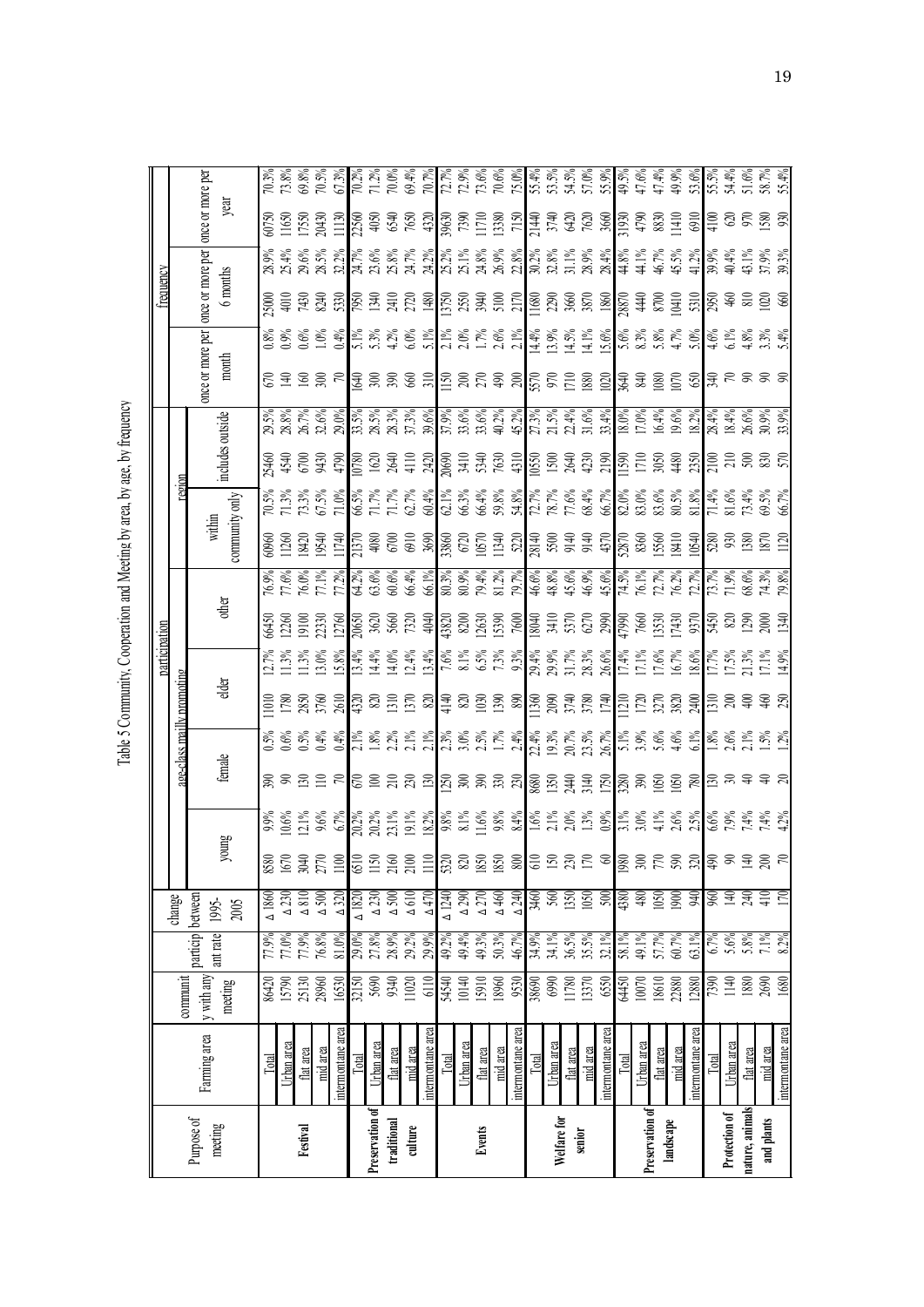Because meetings about the welfare of seniors in the local community depend on national as well as local policies, they cannot be only the result of voluntary or autonomous activity by the community. Hence we attain four major series of data concerning community-based cooperative activities except for senior welfare: activities for farm production, non-farm activities, festival and event-oriented activities and activities for cultural and environmental preservation. They are composed by ordinal procedure of the principal component analysis as shown in Table 6.

|                        |                       |                                                                  |                                                          | Participation rate of community activity            |                                                 |                                                                   |              |                                           | Community-based meetings |                       |                              |                                                   |                         |                     | Score of Principal Components |              |                            |
|------------------------|-----------------------|------------------------------------------------------------------|----------------------------------------------------------|-----------------------------------------------------|-------------------------------------------------|-------------------------------------------------------------------|--------------|-------------------------------------------|--------------------------|-----------------------|------------------------------|---------------------------------------------------|-------------------------|---------------------|-------------------------------|--------------|----------------------------|
|                        | (1)                   | (2)                                                              | (3)                                                      | (4)                                                 | (5)                                             | (6)                                                               | (7)          | (8)                                       | (9)                      | (10)                  | (11)                         | (12)                                              | $(8)$ , $(11)$ , $(12)$ | (7),(9)             | (4)(5)(6)                     | (1),(2),(3)  |                            |
|                        | on farm<br>production | on<br>management<br>of<br>greenway,drai<br>nage and<br>reservoir | on<br>management<br>of commons<br>for farm<br>production | on<br>management<br>of facilities<br>for daily-life | on plans and<br>hosts of<br>community<br>events | on<br>enveronmenta<br>preservation<br>and landscape<br>management | Festival     | preservation<br>of traditional<br>culture | events                   | welfare for<br>senior | preservation<br>of landscape | protection of<br>natural<br>animals and<br>plants | Culture and<br>Nature   | Festival &<br>Event | non-Farming                   | Farming      | Cooperative-<br>ness Index |
| Hokkaido               | 0.78                  | 0.64                                                             | 0.33                                                     | 0.79                                                | 0.87                                            | 0.71                                                              | 1.04         | 0.15                                      | 0.65                     | 0.65                  | 1.13                         | 0.04                                              | $-1.59$                 | $-1.52$             | 0.04                          | $-0.21$      | $-1.16$                    |
| Aomon                  | 0.49                  | 0.62                                                             | 0.25                                                     | 0.74                                                | 0.82                                            | 0.71                                                              | 0.94         | 0.70                                      | 0.51                     | 0.80                  | 1.11                         | 0.06                                              | 0.35                    | $-0.27$             | $-0.37$                       | $-1.09$      | $-0.43$                    |
| Iwate                  | 0.81                  | 0.70                                                             | 0.24                                                     | 0.74                                                | 0.87                                            | 0.79                                                              | 0.82         | 1.30                                      | 0.98                     | 1.00                  | 1.58                         | 0.12                                              | 1.21                    | $-0.83$             | 0.20                          | $-0.19$      | 0.14                       |
| Miyagi                 | 0.91                  | 0.86                                                             | 0.23                                                     | 0.88                                                | 0.94                                            | 0.90                                                              | 0.88         | 0.55                                      | 0.91                     | 1.72                  | 1.50                         | 0.08                                              | $-0.34$                 | $-0.57$             | 1.34                          | 0.49         | 0.23                       |
| Akita                  | 0.85                  | 0.84                                                             | 0.47                                                     | 0.87                                                | 0.93                                            | 0.77                                                              | 0.97         | 0.50                                      | 0.75                     | 0.71                  | 1.03                         | 0.09                                              | $-0.20$                 | 0.23                | 0.81                          | 1.02         | 0.57                       |
| Yamagata               | 0.89                  | 0.89                                                             | 0.42                                                     | 0.90                                                | 0.94                                            | 0.84                                                              | 1.08         | 0.59                                      | 1.09                     | 1.91                  | 1.60                         | 0.17                                              | 0.63                    | 0.71                | 1.18                          | 1.12         | 1.18                       |
| Fukushima              | 0.84                  | 0.86                                                             | 0.32                                                     | 0.80                                                | 0.90                                            | 0.87                                                              | 0.98         | 0.47                                      | 0.73                     | 0.74                  | 1.37                         | 0.09                                              | $-0.11$                 | $-0.27$             | 0.85                          | 0.63         | 0.31                       |
| Ibaragi                | 0.63                  | 0.65                                                             | 0.18                                                     | 0.59                                                | 0.80                                            | 0.58                                                              | 0.93         | 0.56                                      | 0.33                     | 0.53                  | 0.70                         | 0.02                                              | $-0.85$                 | $-0.78$             | $-1.34$                       | $-0.89$      | $-1.25$                    |
| Tochigi                | 0.74                  | 0.55                                                             | 0.09                                                     | 0.54                                                | 0.82                                            | 0.59                                                              | 1.02         | 0.43                                      | 0.31                     | 0.23                  | 0.84                         | 0.04                                              | $-0.99$                 | $-1.14$             | $-1.35$                       | $-1.29$      | $-1.56$                    |
| Gunma                  | 0.62                  | 0.70                                                             | 0.25                                                     | 0.71                                                | 0.90                                            | 0.81                                                              | 1.11         | 0.71                                      | 0.68                     | 0.77                  | 1.50                         | 0.10                                              | 0.48                    | 0.07                | 0.36                          | $-0.55$      | 0.12                       |
| Saitama                | 0.58                  | 0.58                                                             | 0.10                                                     | 0.60                                                | 0.81                                            | 0.59                                                              | 1.04         | 0.36                                      | 0.43                     | 0.57                  | 0.79                         | 0.07                                              | $-0.89$                 | $-0.82$             | $-1.23$                       | $-1.50$      | $-1.45$                    |
| Chiba                  | 0.45                  | 0.72                                                             | 0.17                                                     | 0.65                                                | 0.80                                            | 0.65                                                              | 0.82         | 0.44                                      | 0.22                     | 0.28                  | 0.84                         | 0.05                                              | $-0.74$                 | $-1.40$             | $-0.95$                       | $-1.07$      | $-1.38$                    |
| Tokyo                  | 0.67                  | 0.33                                                             | 0.00                                                     | 0.00                                                | 1.00                                            | 0.33                                                              | 1.00         | 0.67                                      | 1.33                     | $0.00\,$              | 0.00                         | 0.00                                              | $-0.82$                 | 0.91                | $-2.83$                       | $-2.41$      | $-1.58$                    |
| Kanagawa               | 0.41                  | 0.69                                                             | 0.20                                                     | 0.76                                                | 0.94                                            | 0.80                                                              | 1.06         | 1.14                                      | 1.31                     | 1.22                  | 1.45                         | 0.06                                              | 1.07                    | 1.06                | 0.61                          | $-1.14$      | 0.56                       |
| Niigata                | 0.86                  | 0.82                                                             | 0.36                                                     | 0.60                                                | 0.86                                            | 0.54                                                              | 1.23         | 0.50                                      | 0.86                     | 1.00                  | 0.58                         | 0.23                                              | $-0.06$                 | 1.23                | $-1.17$                       | 0.64         | 0.28                       |
| Toyama                 | 0.90                  | 0.91                                                             | 0.37                                                     | 0.85                                                | 0.91                                            | 0.82                                                              | 1.50         | 0.64                                      | 0.96                     | 1.33                  | 1.09                         | 0.23                                              | 0.51                    | 1.77                | 0.81                          | 1.05         | 1.38                       |
| Ishikawa               | 0.89                  | 0.89                                                             | 0.38                                                     | 0.83                                                | 0.95                                            | 0.83                                                              | 1.61         | 0.52                                      | 0.66                     | 1.15                  | 1.22                         | 0.21                                              | 0.93                    | 2.00                | 0.96                          | 1.03         | 1.64                       |
| Fukui                  | 0.90                  | 0.87                                                             | 0.40                                                     | 0.87                                                | 0.93                                            | 0.87                                                              | 1.53         | 0.41                                      | 0.75                     | 0.78                  | 1.49                         | 0.03                                              | 0.04                    | 2.08                | 1.12                          | 1.01         | 1.40                       |
| Yamanashi              | 0.54                  | 0.83                                                             | 0.31                                                     | 0.88                                                | 0.98                                            | 0.91                                                              | 0.95         | 0.44                                      | 0.68                     | 0.75                  | 0.87                         | 0.05                                              | $-0.85$                 | $-0.12$             | 1.56                          | $-0.11$      | 0.06                       |
| Nagano                 | 0.68                  | 0.81                                                             | 0.44                                                     | 0.81                                                | 0.91                                            | 0.79                                                              | 1.27         | 1.12                                      | 1.04                     | 1.44                  | 1.71                         | 0.33                                              | 2.50                    | 1.09                | 0.55                          | 0.51         | 1.61                       |
| Gifu                   | 0.79                  | 0.71                                                             | 0.27                                                     | 0.74                                                | 0.90                                            | 0.77                                                              | 1.22         | 0.47                                      | 0.84                     | 0.94                  | 1.40                         | 0.14                                              | $-0.01$                 | $-0.15$             | 0.24                          | $-0.12$      | $-0.03$                    |
| Shizuoka               | 0.50                  | 0.69                                                             | 0.23                                                     | 0.79                                                | 0.91                                            | 0.79                                                              | 0.99         | 0.61                                      | 0.68                     | 0.84                  | 1.57                         | 0.28                                              | 1.83                    | 0.57                | 0.51                          | $-0.90$      | 0.71                       |
| Aichi                  | 0.89<br>0.74          | 0.84<br>0.87                                                     | 0.27<br>0.37                                             | 0.73<br>0.77                                        | 0.82<br>0.92                                    | 0.76<br>0.82                                                      | 1.14         | 0.63                                      | 0.74                     | 0.92                  | 0.72                         | 0.19<br>0.28                                      | $-0.30$<br>0.69         | $-0.23$<br>0.59     | $-0.20$<br>0.63               | 0.50<br>0.60 | $-0.08$                    |
| Mie                    | 0.94                  | 0.81                                                             | 0.58                                                     | 0.72                                                | 0.89                                            | 0.72                                                              | 1.30<br>1.36 | 0.59<br>0.81                              | 0.81<br>1.27             | 1.44<br>2.40          | 1.03<br>1.56                 | 0.43                                              | 3.16                    | 2.41                | $-0.03$                       | 1.43         | 0.83<br>2.43               |
| ${\rm Shiga}$<br>Kyoto | 0.88                  | 0.85                                                             | 0.55                                                     | 0.64                                                | 0.85                                            | 0.61                                                              | 1.02         | 0.57                                      | 0.99                     | 1.05                  | 0.91                         | 0.17                                              | 0.47                    | 0.53                | $-0.85$                       | 1.33         | 0.54                       |
| Osaka                  | 0.58                  | 0.75                                                             | 0.40                                                     | 0.46                                                | 0.66                                            | 0.49                                                              | 1.21         | 0.24                                      | 0.81                     | 1.58                  | 0.75                         | 0.15                                              | $-0.75$                 | 0.26                | $-2.74$                       | $-0.03$      | $-0.98$                    |
| Hyogo                  | 0.87                  | 0.78                                                             | 0.48                                                     | 0.73                                                | 0.88                                            | 0.70                                                              | 1.11         | 0.45                                      | 0.92                     | 1.46                  | 1.48                         | 0.15                                              | 0.47                    | 0.79                | $-0.08$                       | 0.89         | 0.71                       |
| Nara                   | 0.63                  | 0.72                                                             | 0.40                                                     | 0.62                                                | 0.85                                            | 0.63                                                              | 1.10         | 0.30                                      | 0.72                     | 1.06                  | 0.98                         | 0.18                                              | $-0.23$                 | 0.39                | $-0.83$                       | $-0.05$      | $-0.20$                    |
| Wakayama               | 0.50                  | 0.89                                                             | 0.36                                                     | 0.75                                                | 0.88                                            | 0.74                                                              | 0.94         | 0.66                                      | 0.62                     | 1.12                  | 0.88                         | 0.07                                              | $-0.89$                 | $-1.20$             | 0.13                          | 0.18         | $-0.64$                    |
| Totton                 | 0.94                  | 0.89                                                             | 0.62                                                     | 0.86                                                | 0.94                                            | 0.78                                                              | 0.99         | 0.39                                      | 0.70                     | 1.09                  | 1.61                         | 0.05                                              | 0.15                    | 0.43                | 0.86                          | 1.82         | 1.05                       |
| Shimane                | 0.83                  | 0.78                                                             | 0.30                                                     | 0.86                                                | 0.94                                            | 0.85                                                              | 1.11         | 0.66                                      | 0.81                     | 0.95                  | 1.17                         | 0.03                                              | $-0.96$                 | $-1.02$             | 1.07                          | 0.27         | $-0.31$                    |
| Okayama                | 0.50                  | 0.72                                                             | 0.29                                                     | 0.69                                                | 0.81                                            | 0.75                                                              | 1.13         | 0.31                                      | 0.67                     | 0.77                  | 1.26                         | 0.12                                              | $-0.70$                 | $-0.39$             | $-0.36$                       | $-0.60$      | $-0.69$                    |
| Hiroshima              | 0.72                  | 0.77                                                             | 0.30                                                     | 0.83                                                | 0.94                                            | 0.86                                                              | 0.79         | 0.36                                      | 0.78                     | 0.63                  | 0.83                         | 0.14                                              | $-1.27$                 | $-1.43$             | 1.07                          | 0.02         | $-0.64$                    |
| Yamaguchi              | 0.78                  | 0.64                                                             | 0.28                                                     | 0.62                                                | 0.86                                            | 0.66                                                              | 1.06         | 0.34                                      | 0.37                     | 1.36                  | 0.85                         | 0.10                                              | $-1.27$                 | $-1.22$             | $-0.67$                       | $-0.32$      | $-1.18$                    |
| Tokushima              | 0.49                  | 0.76                                                             | 0.16                                                     | 0.56                                                | 0.77                                            | 0.60                                                              | 0.85         | 0.30                                      | 0.13                     | 0.25                  | 0.73                         | 0.04                                              | $-1.15$                 | $-1.59$             | $-1.49$                       | $-0.87$      | $-1.68$                    |
| Kagawa                 | 0.84                  | 0.73                                                             | 0.13                                                     | 0.59                                                | 0.84                                            | 0.62                                                              | 0.89         | 0.56                                      | 0.51                     | 0.97                  | 0.96                         | 0.03                                              | $-0.86$                 | $-1.30$             | $-0.99$                       | $-0.37$      | $-1.17$                    |
| Ehime                  | 0.69                  | 0.84                                                             | 0.37                                                     | 0.77                                                | 0.87                                            | 0.73                                                              | 0.80         | 0.48                                      | 0.64                     | 0.94                  | 1.21                         | 0.20                                              | $-0.03$                 | $-1.08$             | 0.03                          | 0.40         | $-0.25$                    |
| Kochi                  | 0.26                  | 0.65                                                             | 0.17                                                     | 0.59                                                | 0.87                                            | 0.61                                                              | 1.26         | 0.19                                      | 0.33                     | 0.96                  | 0.73                         | 0.01                                              | $-1.57$                 | $-0.39$             | $-0.87$                       | $-1.68$      | $-1.50$                    |
| Fukuoka                | 0.90                  | 0.87                                                             | 0.36                                                     | 0.81                                                | 0.88                                            | 0.79                                                              | 1.27         | 0.48                                      | 0.76                     | 1.36                  | 1.96                         | 0.09                                              | 0.60                    | 0.69                | 0.42                          | 0.90         | 0.87                       |
| Saga                   | 0.98                  | 0.91                                                             | 0.66                                                     | 0.82                                                | 0.95                                            | 0.84                                                              | 1.22         | 0.46                                      | 0.59                     | 0.50                  | 1.70                         | 0.12                                              | 0.51                    | 0.33                | 0.99                          | 2.08         | 1.26                       |
| Nagasaki               | 0.78                  | 0.71                                                             | 0.26                                                     | 0.69                                                | 0.87                                            | 0.82                                                              | 1.13         | 0.47                                      | 0.63                     | 0.65                  | 1.17                         | 0.14                                              | $-0.21$                 | $-0.46$             | 0.18                          | $-0.17$      | $-0.24$                    |
| Kumamoto               | 0.73                  | 0.81                                                             | 0.33                                                     | 0.69                                                | 0.88                                            | 0.76                                                              | 1.21         | 0.56                                      | 0.91                     | 1.43                  | 1.43                         | 0.15                                              | 0.39                    | 0.60                | 0.02                          | 0.30         | 0.45                       |
| Oita                   | 0.78                  | 0.79                                                             | 0.38                                                     | 0.78                                                | 0.92                                            | 0.69                                                              | 1.40         | 0.64                                      | 0.72                     | 1.17                  | 1.31                         | 0.14                                              | $-0.21$                 | 0.16                | 0.17                          | 0.43         | 0.17                       |
| Miyazaki               | 0.80                  | 0.81                                                             | 0.25                                                     | 0.75                                                | 0.92                                            | 0.83                                                              | 0.93         | 0.75                                      | 0.74                     | 1.10                  | 1.26                         | 0.17                                              | 0.42                    | $-0.43$             | 0.64                          | 0.19         | 0.25                       |
| Kagoshima              | 0.45                  | 0.60                                                             | 0.15                                                     | 0.62                                                | 0.91                                            | 0.79                                                              | 0.71         | 0.38                                      | 1.09                     | 1.20                  | 1.50                         | 0.13                                              | $-0.02$                 | $-0.54$             | 0.06                          | $-1.50$      | $-0.67$                    |
| Okinawa                | 0.41                  | 0.52                                                             | 0.19                                                     | 0.78                                                | 0.93                                            | 0.89                                                              | 0.81         | 0.81                                      | 0.85                     | 3.26                  | 2.07                         | 0.11                                              | 1.45                    | 0.25                | 0.94                          | $-1.78$      | 0.30                       |

Table 6 Cooperative activities in the community and the cooperativeness index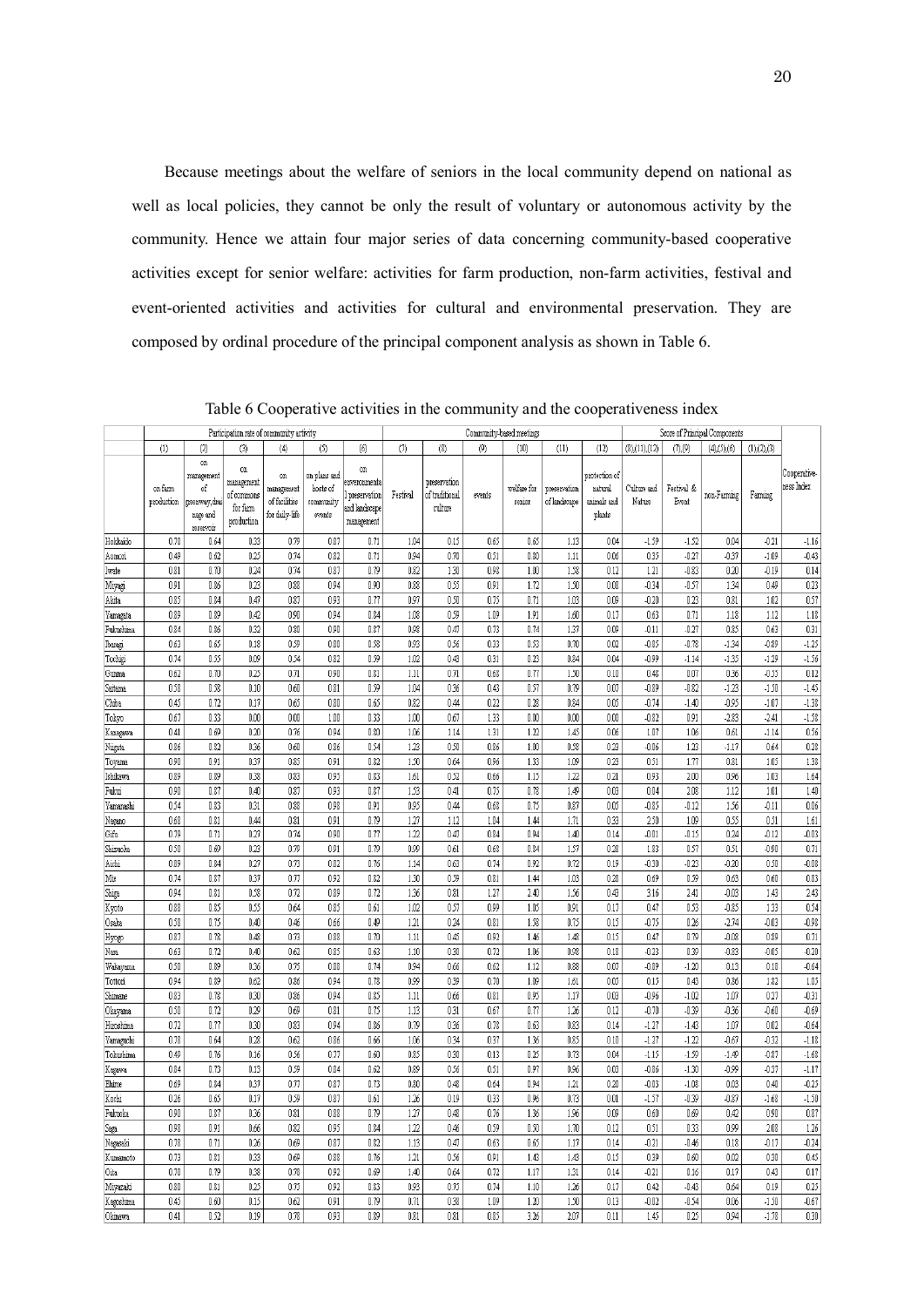The column to the extreme right in table 6 shows the over-all cooperativeness of community-based activity derived from the four principle components mentioned above. To look at these indices from a heuristic viewpoint, we shall apply a cluster analysis and give an outcome as shown in Figure 6. This procedure leads us to a clear understanding of the classification of prefectures. This is shown in Table 7.



Figure 6 cooperativeness index of the community

| Cluster        | prefecturfes                                                                                             | Culture and<br>Nature | Festival and<br>Event | non-Farming | Farming |
|----------------|----------------------------------------------------------------------------------------------------------|-----------------------|-----------------------|-------------|---------|
| 1              | Gifu, Nagasaki, Miyazaki, Gunma<br>Aichi, Oita, Ehime, Iwate, Aomori,<br>Kagoshima, Niigata, Nara, Kyoto | 0.14                  | $-0.12$               | $-0.12$     | $-0.01$ |
| $\overline{2}$ | Shimane, Hiroshima, Hokkaido,<br>Wakayama, Miyagi, Fukushima,<br>Akita. Yamanashi                        | $-0.78$               | $-0.74$               | 0.86        | 0.29    |
| 3              | Yamaguchi, Kagawa, Okayama,<br>Tochigi, Saitama, Ibaragi,<br>Chiba, Tokushima, Kochi, Tokyo, Osaka       | $-0.96$               | $-0.71$               | $-1.35$     | $-1.00$ |
| $\overline{4}$ | Toyama, Ishikawa, Fukui, Mie,<br>Fukuoka, Hyogo, Kumamoto,<br>Tottori, Saga, Yamagata                    | 0.49                  | 1.00                  | 0.69        | 1.08    |
| 5              | Kanagawa, Shizuoka, Okinawa,<br>Nagano, Shiga                                                            | 2.00                  | 1.08                  | 0.52        | $-0.38$ |

Table 7 Classification of prefectures by community cooperativeness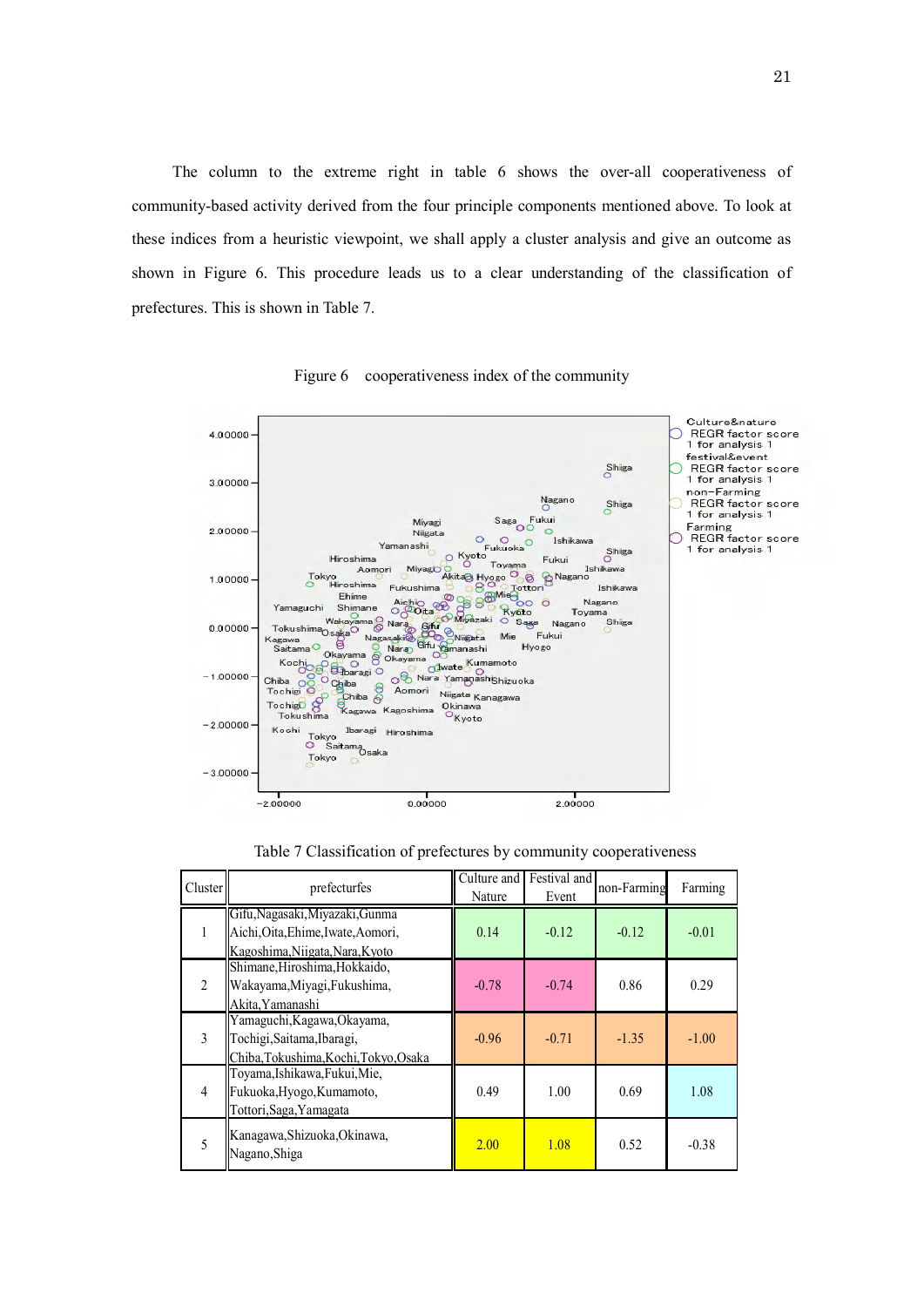As far as the four indices are concerned, the communities in each prefecture can be classified by some distinguishable feature. In prefectures of cluster No. 5, such as Okinawa, Nagano and Shiga, communities must be very active to preserve their natural and cultural environments and to hold festivals and events. Nagano and Shiga especially include a high degree of cooperativeness among local communities; the factors contributing to such large cooperativeness come mainly from high participation in preserving the cultural and natural environment. Communities in prefectures of cluster No. 3, such as Chiba, Tokyo and Osaka, seem to behave inactively for every cooperative activity, especially those related to non-farming and farming. In addition, for those in cluster No 4, such as Toyama, Ishikawa and Mie, community activities for farming and its related works are cooperative. As shown in Figure 6, the community's cooperativeness varies greatly from region to region and the factors that lead to those differences are also very diverse.

#### **5.2 Community and the Structure of Cooperativeness**

 The next step is to observe how the cooperativeness of various community–based activities is related to their outcome. Here we shall focus our attention on the effect of a community's cooperative behaviour on both farming and related outcomes, including tourism, and on the income-based welfare of the region. We shall prove the former by utilizing the data of the census. As far as the latter is concerned, we shall incorporate some macro data such as income, capital costs and wages from the prefectural base to estimate equation (20).

#### **5.2.1 Cooperativeness and its outcomes**

 Meetings and other cooperative activities are performed by communities in order for achieving certain aims. People in a community usually gather for managing and ensuring that traditional festivals, for general work and for preserving their environment. Many visitors enjoy traditional festivals or tourist sites, special landscapes and good harvests from farmland.

 We have already proven that there are four principle factors that can be integrated into a cooperativeness index, as indicated in Table 6. As for the outcomes derived from the cooperative behaviour, we shall feature some data from the rural district area survey in Vol. 7 of the 2005 census. The data-tables are 'situations of the use of local resources' that include various activities like tourism, drop-shopping, school-learning and volunteer work for interchange between farm-clusters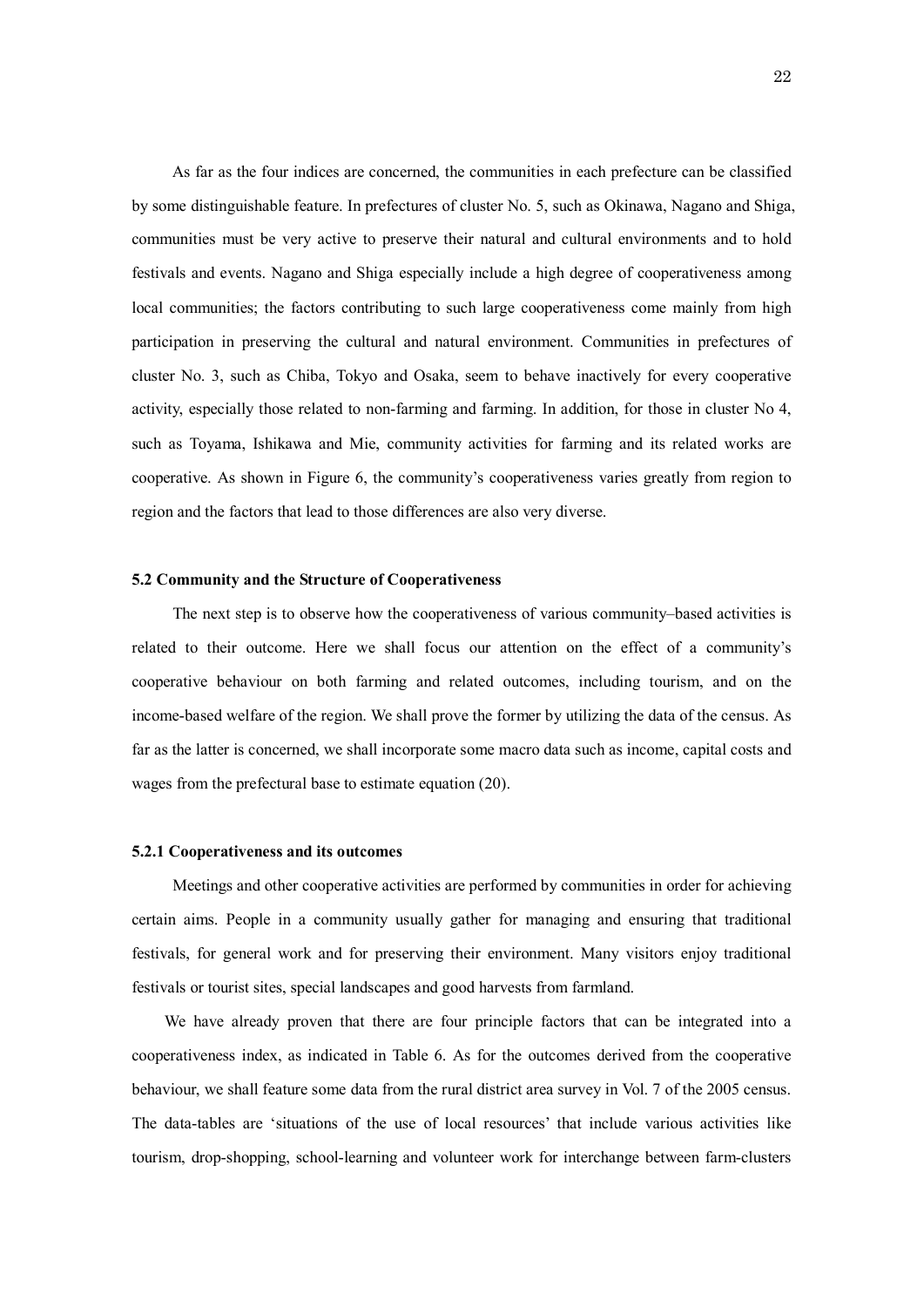and urban areas and 'farm-related activities' that include farmers' management of processing and providing farm products and tourism-related management of farms, restaurants and guest houses. We also employ data concerning eco-friendly activities of farm clusters that can be effective under cooperative circumstances in the community. The summary table of the data is shown in Table 8.

 A suitable procedure to look for model specification is covariance structure analysis. We have applied this method in order to have a robust estimate and mainly tried two types of model frameworks; one is the causal relationship model between unobserved variables, and the other is a type of (Multiple Indicator Multiple Cause) MIMIC model in which an unobserved variable is determined by some observed variables and other observed variables are fixed by that unobserved variable. A sample of the former procedure is given as Figure 7. Although we have tried many prototypes of the model, it is hard to find a plausible pattern of correlation that indicates the relationship between 'cooperativeness (cooperation 1 in Figure 7)' and 'socio-economic condition (Community in Figure 7)' of the community. In fact, as shown in Figure 7, they have negative signs that would contradict both what the theoretical view tells us and what we expected empirically. To eliminate these contradictory outcomes, we have tried another type of model named the MIMIC model. A sample result of the MIMIC model is given in Figure 8. We have already had four principal components, 'culture and nature', 'festival and event', 'non-farming' and 'farming', and their integrated index that shows the community's cooperativeness. They can be treated as observed variables and we can recursively analyze the MIMIC model. A trial-and error method will take us to a final version of the model given as Figure  $8^7$ .

Some points in Figure 8 are notable. First, an unobserved variable named 'community' is calculated in order to indicate a community's cooperativeness and this is determined mainly by 'festival & event' or 'culture & nature' factors rather than an 'overall' factor. Second, this leads to positive effects on 'visitors', 'farm products', 'farm environment' and 'per capita income'. Hence, it

7 As for the covariance structural analysis, both cases are regressed by ML estimates. From a technical viewpoint, many test statistics are reported to have a robustness of estimates. For the MIMIC model, all the estimators are significant at the 1% level except for 'Culture & Nature' to 'community' (the probability is 0.42) and 'community' to 'tourism' (0.166). As far as the examples are concerned, we have the following results.

 $\overline{a}$ 

| model          |               | Examination by $\chi$ 2 |       | GFI   | AGFI  | Œl    | <b>RMSEA</b> | AIC    | ВIС    |
|----------------|---------------|-------------------------|-------|-------|-------|-------|--------------|--------|--------|
|                | $\sim$<br>. . | $\sim$<br>u.l.          | Prob. |       |       |       |              |        |        |
| $\overline{1}$ | 45.32         | 34                      | 0.093 | 0.803 | 0.681 | 0.61  | 0.085        | 87.32  | 100.52 |
|                | 57.53         | 29                      | 0.001 | 0.821 | 0.661 | 0.961 | 0.146        | 109.53 | 125.88 |

It should be noted that some statistics reported in this table are not as good as the criterion of statistics. Especially, RMSEA (root mean square error of approximation) is reported to be less than one for a favorable model.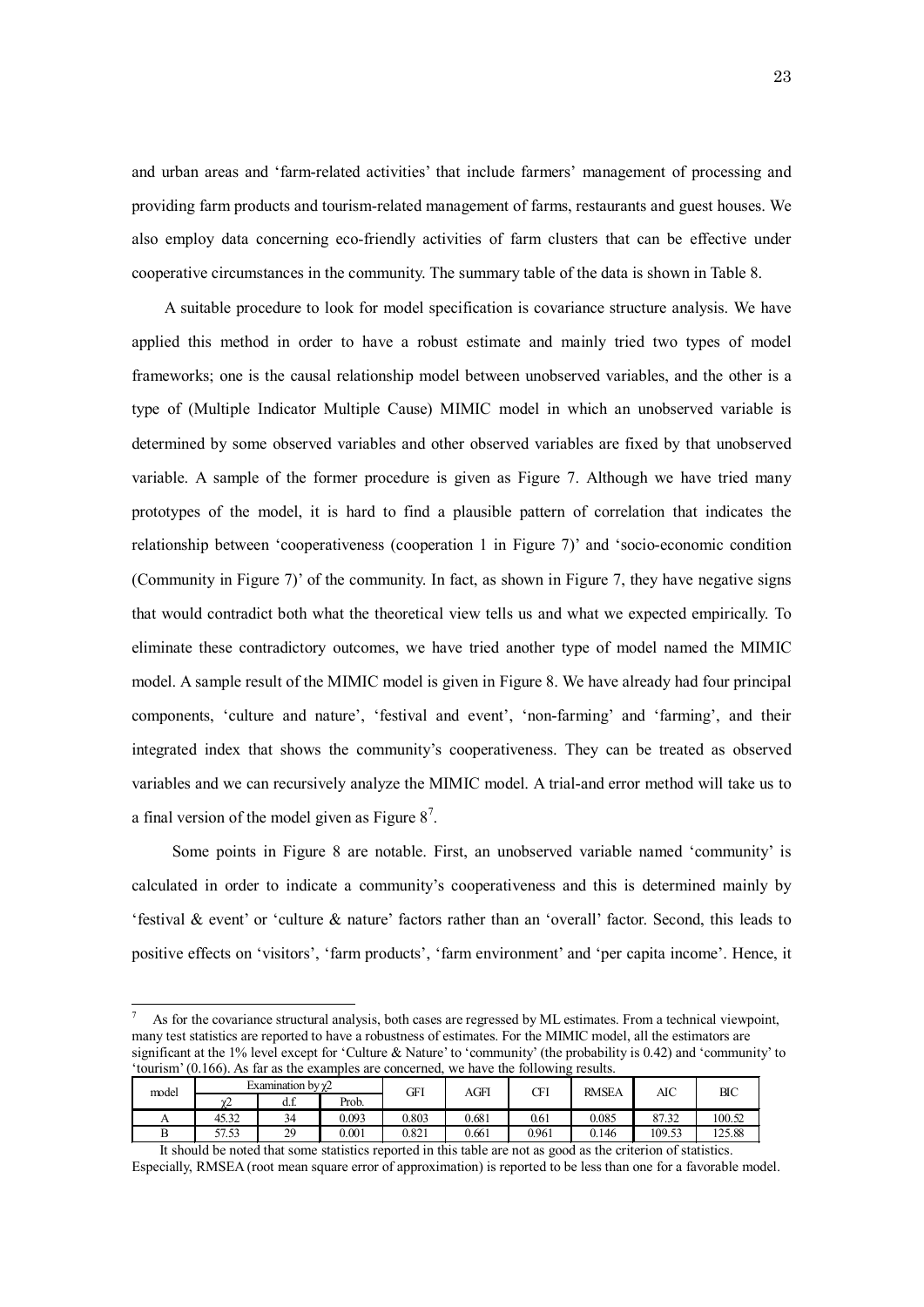is natural to reach the conclusion that daily or routine meetings for various purposes held in the community will create an atmosphere for cooperative actions and will also lead to a community full of vitality. In such active communities the interchange of products and people between rural and urban areas is developing through tourism or farm-related marketing, leading to the affluence of the community.

Figure 7 Causal relationship model (A)



Figure 8 MIMIC model (B)

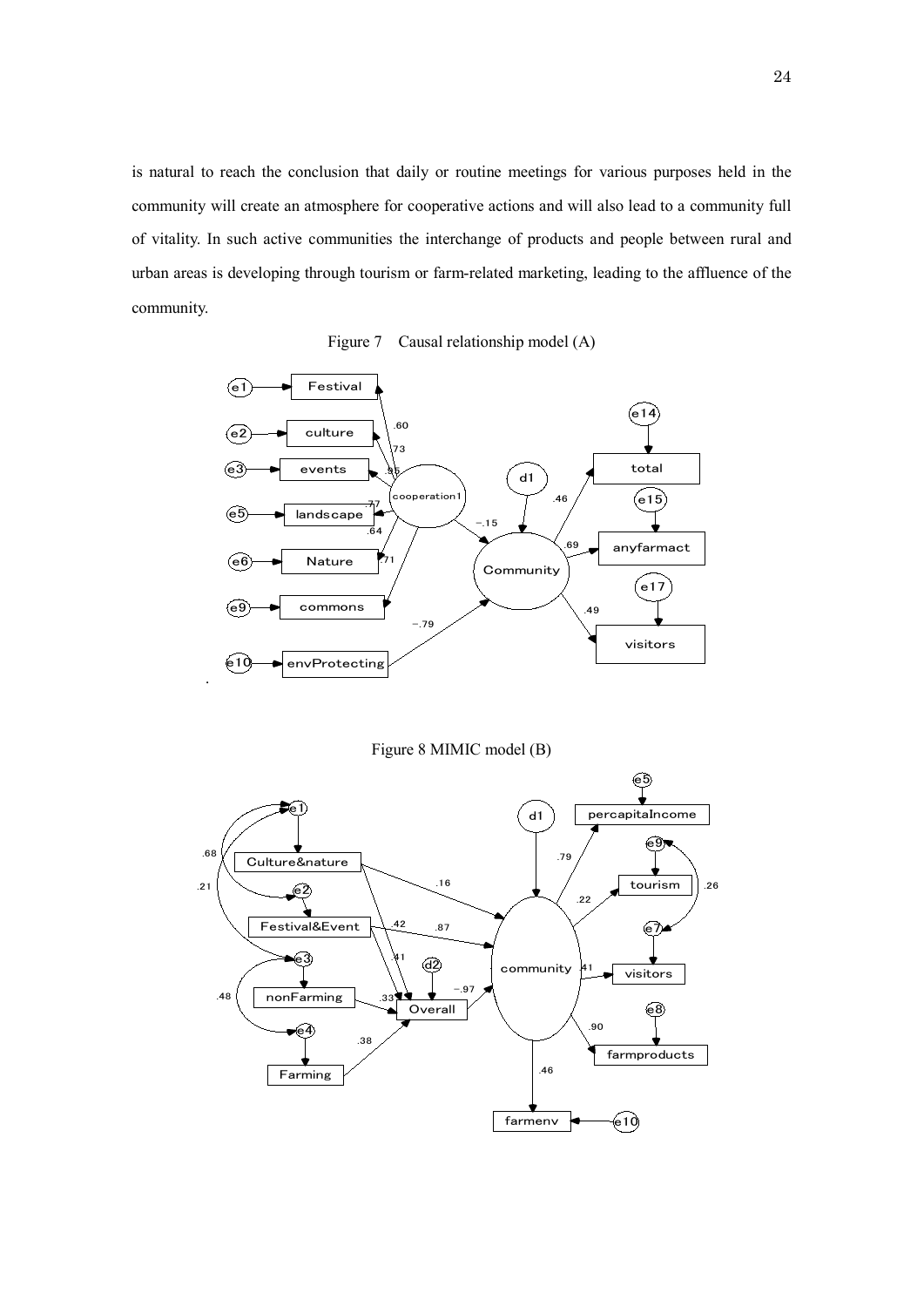#### **5.2.2 Cooperativeness and welfare of the community**

 Our final task is to confirm the relationship between cooperative actions for managing CPRs and their outcomes for the community. To put it concretely, we shall investigate how cooperativeness affects the level of welfare in the community given as in equation (20). Before estimating the model equation, we have to mention the data structure for equation (20). This is summarized in Table 8.

| Variables | Contents                                                                                                                                         | Sources                                                                                                       |
|-----------|--------------------------------------------------------------------------------------------------------------------------------------------------|---------------------------------------------------------------------------------------------------------------|
| W(py)     | Welfare (nominal prefectural income) : $W = G$ ross prefectural products<br>of primary sector and service industry                               | Social indicators by prefecture 2008,<br>Statistics Bureau, Ministry of Internal<br>Affair and Communications |
| $\theta$  | Community's cooperativeness                                                                                                                      | See Table 6.                                                                                                  |
| r         | User charge of CPRs: $r_1$ =investment expenditure of local government /<br>$CPRs_1, r_2$ =investment expenditure of local government / $CPRs_2$ | Social indicators by prefecture 2008,<br>Statistics Bureau, Ministry of Internal<br>Affair and Communications |
| W         | Competitive wages: $w=$ minimum wage in prefectural base                                                                                         | Ministry of Health, Labor and Welfare                                                                         |
| E         | Common pool resources (Stock): $CPRs_1 = total$ land area, $CPRs_2 = total$<br>land area minus inhabitable area                                  | Social indicators by prefecture 2008,<br>Statistics Bureau, Ministry of Internal<br>Affair and Communications |

| Table 8 Data and sources |  |
|--------------------------|--|
|--------------------------|--|

Note: All variables are of 2005.

Among them, the data that should be defined most carefully are the stock level of CPRs and its cost. However, it may be hard to have exactly the same values as CPRs because the conception of CPRs is very theoretical and includes many aspects, such as nature, culture etc. For convenience of actual analysis, it is our assumption that the size of CPRs should mainly correspond to their land-use for forest and agriculture. Next we have to estimate a user charge for CPRs. Sometimes there is no user charge paid directly because of non-excludability. Firms can approach and use some CPRs without paying. A beautiful landscape or clean stream, for example, can be a distinctive feature for a tourist site. However maintaining them is costly, and this is usually financed through taxes. To have a user-charge for CPRs, we shall assume that investment expenditure by local governments, including public investment and expenditure against natural calamities, would be a proxy for it. Because our data is simply based on a cross-section, we shall estimate the model using the ordinary least square method. Table 9 reports the estimates and the test statistics for the model.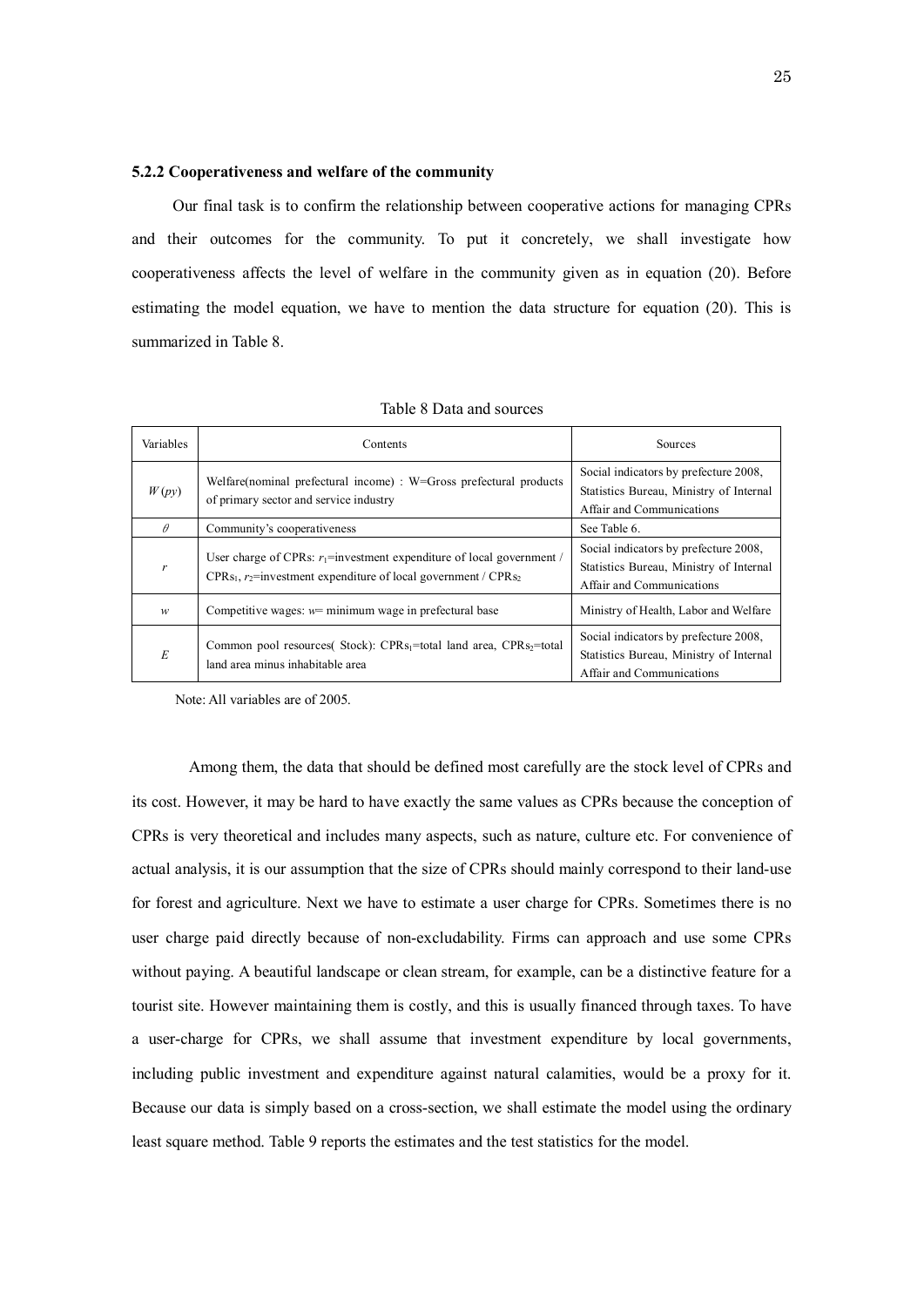All parameters in Table 9 except for cooperativeness are positive and statistically significant. This means that the welfare of the community can be increased when the wage level, user-charge and/or use of CPRs grows larger. In equation (20), this is the equivalent of *γ* being less than one. For the model analysis, we have assumed that *β* must be less than one. Accordingly, it is easy to prove that cooperativeness should positively affect the welfare of the community. As far as overall cooperativeness is concerned, that is the cooperativeness index in Table 6, it is not statistically significant. We have already examined how the relationship between the four factors and their outcomes is so complicated in the MIMIC model. A possible explanation may be that a factor like 'culture & nature' can have such a positive and huge effect that cooperativeness in the community affects welfare positively. This is given by model 5 in Table 9.

| Dep. Variables $(W)$    |   |                                          | model 1       |                  | model2           | model <sub>2</sub>                    | model4                          | model5           |
|-------------------------|---|------------------------------------------|---------------|------------------|------------------|---------------------------------------|---------------------------------|------------------|
|                         |   | Ind.Variables                            |               | VIF              | VF               | VIF                                   | VIF                             | VIF              |
| constant                |   |                                          | $-48.120$ *** |                  | $-52.477$ ***    | $-57.860$ ***                         | $-47.015$ ***                   | $-48.872$ ***    |
|                         |   |                                          | (2.989)       |                  | $(-3.231)$       | $(-3.890)$                            | $(-2.770)$                      | (3.117)          |
|                         |   | Overall                                  | $-0.148$      | 1.1 <sub>1</sub> |                  |                                       |                                 |                  |
|                         |   |                                          | $(-1.324)$    |                  |                  |                                       |                                 |                  |
|                         |   | <i><u><b>ICulture&amp;nature</b></u></i> |               |                  |                  | $0.405$ *** 2.2 $1 \t 0.401$ *** 2.1  | $0.445$ ***<br>2.2 <sub>1</sub> | $0.446$ *** 2.1  |
|                         |   |                                          |               |                  | (2.752)          | (2.838)                               | (2.979)                         | (3.142)          |
| Coopertiveness $\theta$ |   | Festival&event                           |               |                  | $-0.438$ *** 2.7 | $-0.503$ *** 2.2                      | $-0.519$ ***<br>2.6             | $-0.549$ *** 2.1 |
|                         |   |                                          |               |                  | $(-2.699)$       | $(-3.492)$                            | (3.199)                         | $(-3.829)$       |
|                         |   | Non-Farming                              |               |                  | 1.8<br>$-0.065$  |                                       | $-0.018$<br>1.9                 |                  |
|                         |   |                                          |               |                  | $(-0.492)$       |                                       | $(-0.130)$                      |                  |
|                         |   | Farming                                  |               |                  | $-0.089$<br>1.7  |                                       | $-0.05$<br>1.7                  |                  |
|                         |   |                                          |               |                  | $(-0.695)$       |                                       | $(-0.380)$                      |                  |
|                         |   | $\mathbf{r}_1$                           | $1.496$ ***   | 4.0 <sup>1</sup> |                  | $1.692$ *** $4.5$   $1.805$ *** $4.0$ |                                 |                  |
|                         |   |                                          | (4.422)       |                  | (5.144)          | (5.903)                               |                                 |                  |
| User-charge             |   | ¦r <sub>i</sub>                          |               |                  |                  |                                       | $2.001$ *** 6.7                 | $2.046$ *** 6.0  |
|                         |   |                                          |               |                  |                  |                                       | (6.468)                         | (7.148)          |
|                         |   |                                          | $14.907$ **   | 1.6 <sup>1</sup> | $15.520$ ** 1.7  | $16.897***$ 1.6                       | $12.460$ **<br>1.8              | $12.892$ ** 1.7  |
| wages                   | W |                                          | (2.335)       |                  | (2.502)          | (2.875)                               | (1.928)                         | (2.105)          |
|                         |   | CPRs <sub>1</sub>                        | $1.912$ ***   | 3.0 <sup>1</sup> | $1.984$ *** 3.0  | $2.025$ *** 3.0                       |                                 |                  |
|                         |   |                                          | (6.764)       |                  | (7.599)          | (7.960)                               |                                 |                  |
| <b>CPRs</b>             | E | CPRs <sub>2</sub>                        |               |                  |                  |                                       | $1.977$ ***<br>4.8              | $1.996$ *** 4.6  |
|                         |   |                                          |               |                  |                  |                                       | (7.384)                         | (7.729)          |
| $R^2$                   |   |                                          | 0.615         |                  | 0.677            | 0.685                                 | 0.661                           | 0.685            |
| F                       |   |                                          | 19.383 ***    |                  | 14.797 ***       | 21.011 ***                            | 13.800 ***                      | $20.16$ ***      |

Table 9 Parameter estimates of the Community model (20)

Note: *t*-values are given in parentheses. \*\*Significant at 5% level, and \*\*\*significant at 1% level. VIF is the variance inflation factor.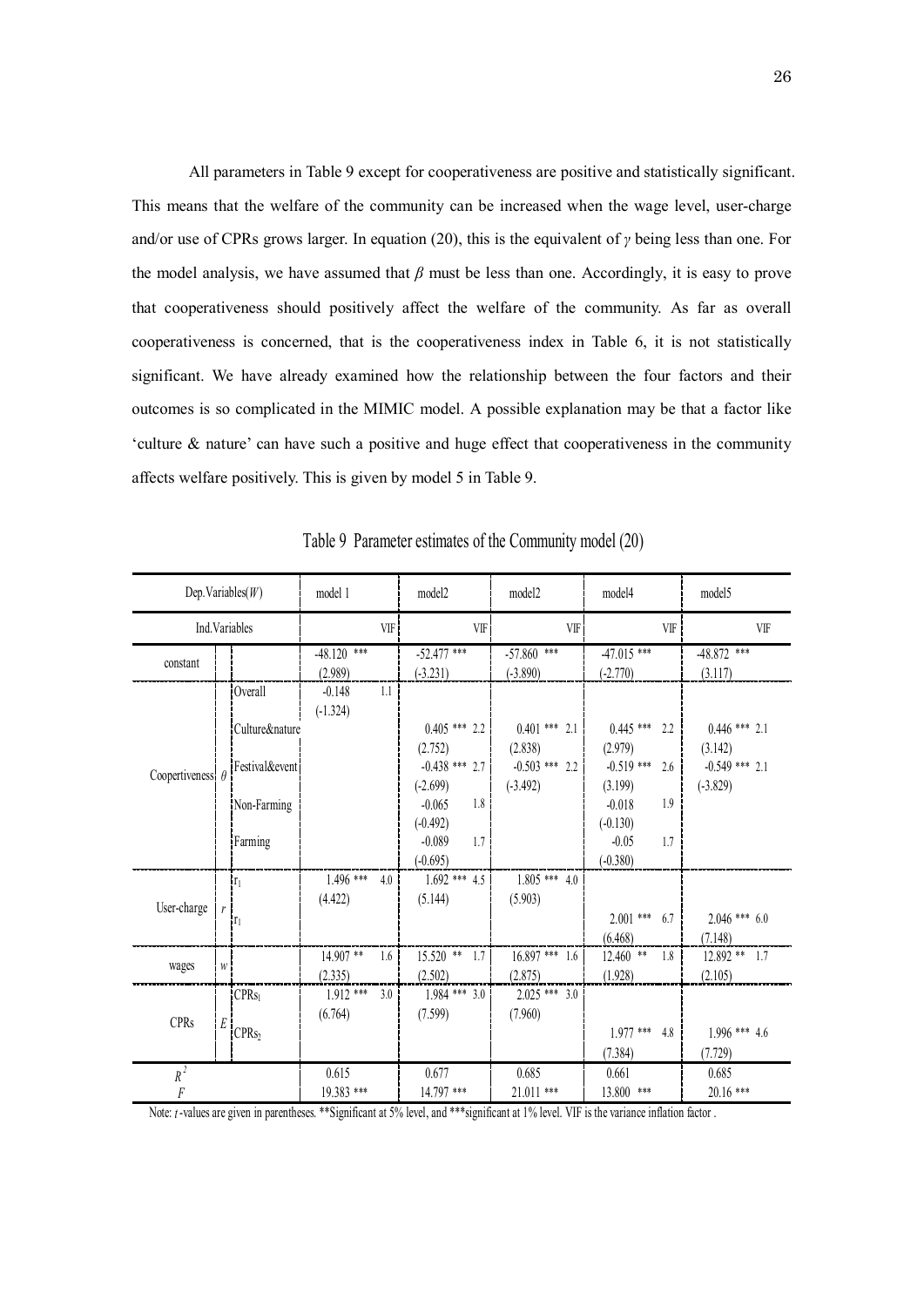# **6. Final Remarks**

In this paper, we have studied the relationship between the developments of eco-industries such as ecotourism and the community structure. From a theoretical perspective, we incorporated the CPRs approach and focused on both the structure of a community's cooperativeness and its effect on various outcomes such as local development of agriculture and tourism. Moreover, empirical research on factors that determine the system and situation of the management of CPRs in Japanese rural areas has been analyzed. By using the data of the 2005 Census of Agriculture and Forestry in Japan, cooperative behaviour in the community related to land use or traditional cultural events and the structure of community-based participation of the people was investigated.

The major findings of the paper are as follows. In Japanese rural areas, socio-economic factors have been adversely affected by the decline in the primary sector, its major industry. Accordingly, the community structure has also changed drastically. It is proven that the factors that determine the cooperativeness of various community activities are complicated; however cooperative activities for festival and events, or preservation of the cultural and natural environment in the community seem to be major factors keeping community activity cooperative. It is also proven that a factor like preservation of the cultural and natural environment can have such a positive effect that the cooperativeness in the community can positively affect the community's welfare.

 Last but not least, from a theoretical viewpoint, it can be easily proven that the effective management of CPRs to keep the local community sustainable should be dependent on some cooperative activities by residents. However, from the empirical viewpoint, we could not make robust estimates of the significant relationship between cooperativeness and community welfare. This is partly because of a lack of adequate data sets and seems mainly due to the poor definitions of 'cooperativeness' and 'CPRs' for empirical research. These are further tasks to be done.